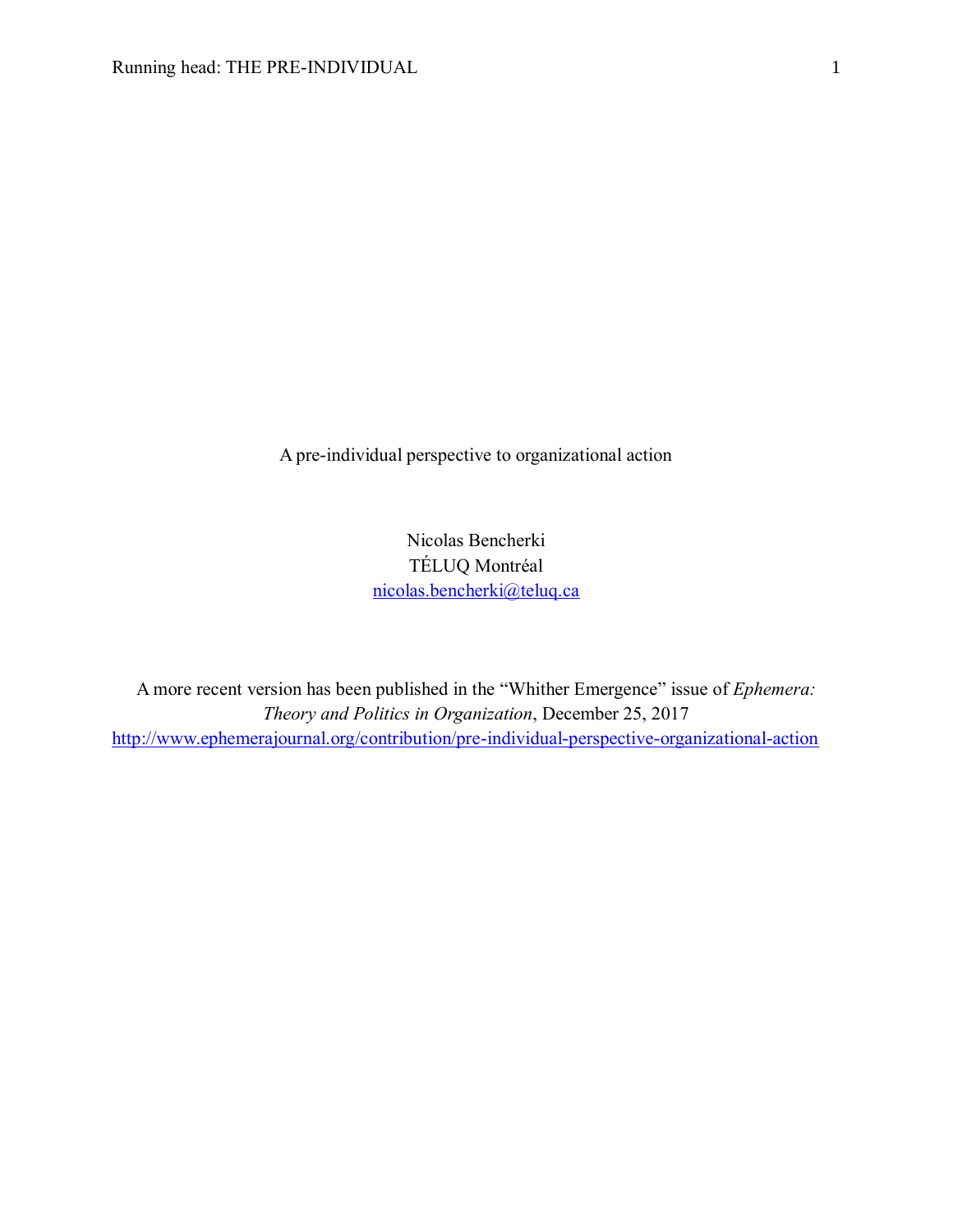#### Abstract

While organization studies and sociology have put considerable effort in attempting to explicate the way individual and organizational action are related, this paper proposes to borrow from the insights of French philosopher Gilbert Simondon, and to begin with action first by thinking of it as pre-individual, i.e. logically prior to any individual. This recognition turns the spotlight to the processes by which action, at once, contributes to the individuation of both people and organizations, thus constituting them. Affect plays a central role in the continuation of personal individuation processes into collective ones. The theory is illustrated through the analysis of segments of a documentary, *Nomad's Land* (Corriveau, 2007), which tells the story of the tumultuous relationship between the Canadian army and the spouses of military members. The analysis will show how thinking of action as pre-individual reveals co-individuation's political implications.

*Keywords*: organization; action; communication; pre-individual; affect; possession;

Gilbert Simondon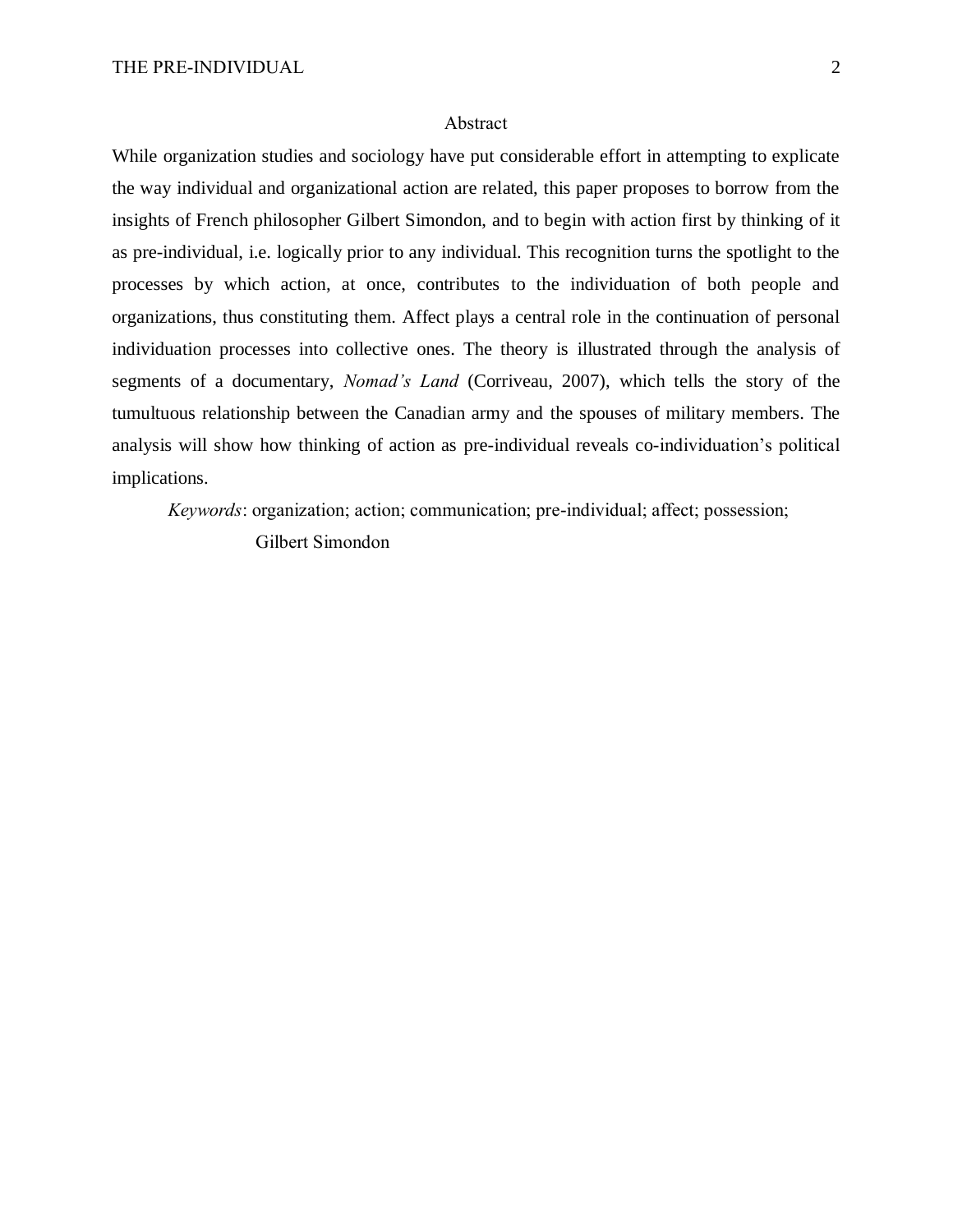A pre-individual perspective to organizational action

# **Introduction**

A newspaper headline reads 'Canadian army heading for Africa,' but the photograph that accompanies it shows that it is men and women who are being deployed, leaving their families behind. The slip from individual to organizational action is common, and has preoccupied organization studies and sociology alike. Both disciplines have kept busy attempting to connect the two levels and understand the passage from individual to organizational action  $-$  and the other way around (Eisenhardt, 1989; Emirbayer and Mische, 1998). The prevalence of Durkheimian sociology has led to a framing of the problem following an ontology of being, i.e., thinking of organizations and their members as distinct entities whose relation needs to be understood (Bencherki and Snack, 2016). For Durkheim (1951: 309), indeed, 'Collective tendencies have an existence of their own […] they too affect the individual from without.'

Attempts to connect the collective and the individual have ranged from the principalagent model (e.g. Grossman and Hart, 1983) to Giddens' structuration theory (Giddens, 1984; McPhee and Zaug, 2000; Scott et al., 1998), and to studies of institutional work (Phillips and Lawrence, 2012; Zundel et al., 2013). Individuals, it has been suggested, carry out actions on behalf of the organization, enact the structures that constrain them, or alter these structures. In all cases, the assumption remains that there are, on the one hand, organizations, and on the other, people. The theoretical problem here consists of understanding how communication can take place between these two autonomous levels.

Rather than inferring the sort of relation that would allow the passage of action between already-constituted people and organizations, I propose to turn the investigation on its head. Following the ideas of French philosopher Gilbert Simondon, I will suggest acknowledging that action is pre-individual, i.e. logically prior to any individual. This recognition turns the spotlight to the processes by which action, at once, contributes to the individuation of both people and organizations, thus constituting them. In this process, affect plays a central role in the continuation of personal individuation processes into collective ones. Through the illustrative case of a documentary about the wives of Canadian military members, I will show how thinking of action as pre-individual reveals the political implications of co-individuation.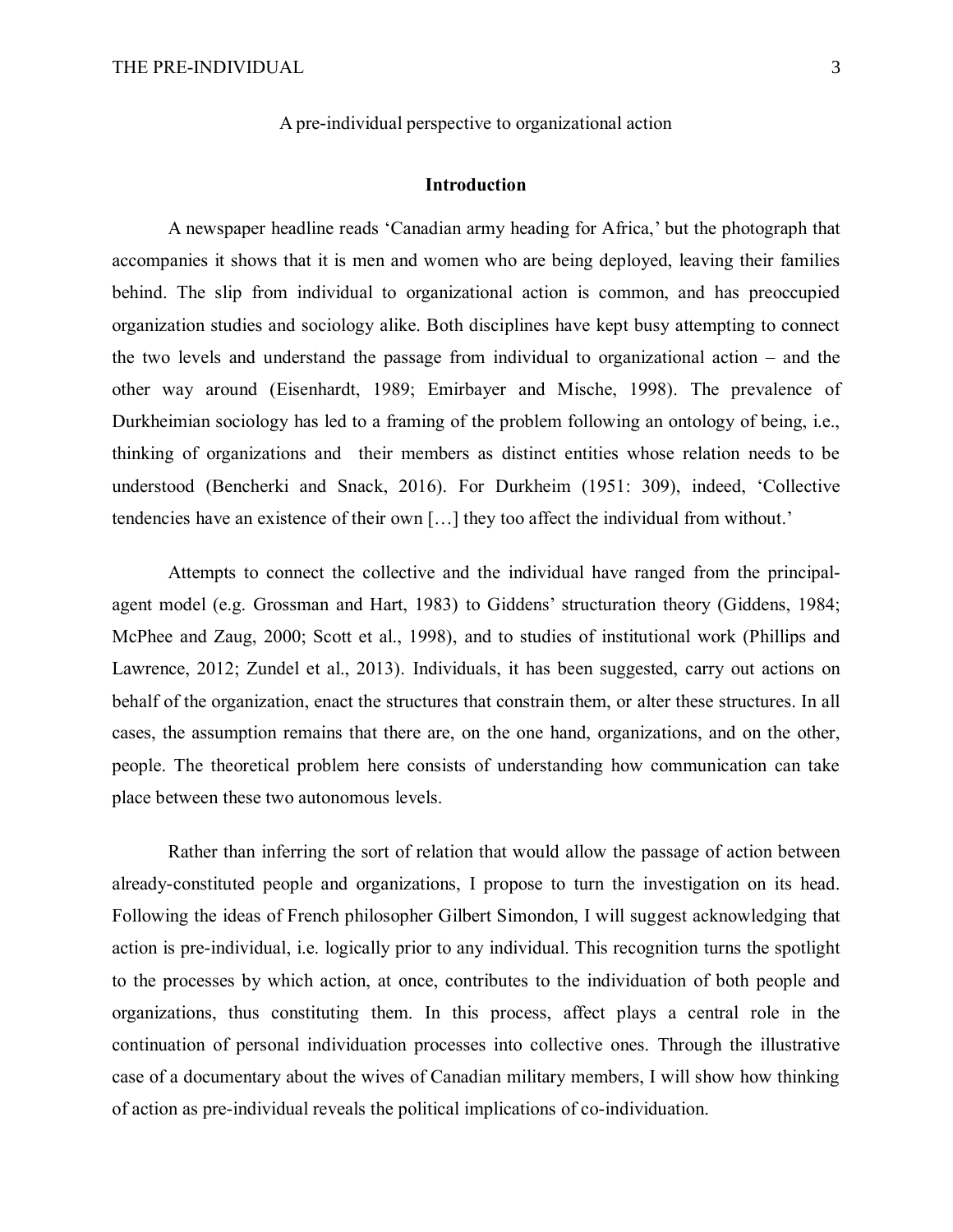#### **Connecting the individual and the collective**

The various perspectives seeking to reconcile individual and collective action have, in fact, remained vague on their definition of action. Similarly, while they each suggest some form of communication between the two levels, they provide no clear definition of communication. For instance, the principal-agent model suggests that organizations delegate actions to their stewards, but does not provide concrete accounts of how delegation takes place (Vickers, 1985). Structuration theory, for its part, has a richer discussion of action (Giddens, 1984: 3), but provides few empirical descriptions of the collective–individual relationship, and Giddens himself offers no clear definition of communication (McPhee and Iverson, 2009). As for the institutional work approach, it paradoxically alternates between the stable 'it-ness' of structure, and the agentic capabilities of people who, it turns out, can alter it (Zundel et al., 2013). Current approaches, in summary, presuppose the substantial existence of beings, and each one 'stands for itself, by itself, and has to be (causally) re-linked, which takes a major theoretical effort' (Weik, 2011: 658). Said otherwise, collectives and individuals are two banks that need to be bridged, and it seems that the bridge is harder to build than expected.

The difficulty comes in part from the presumption that only the organization's nonproblematic members are worthy of study, thus ignoring those whose belonging is not so clear. For instance, consultants' membership in client organizations is ambiguous (Wright, 2009), and new forms of work blur conventional employment relations (Barley, 1996; Barley and Kunda, 2004), while people with fringe socioeconomic conditions 'dwell and work in the periphery' of organization studies (Imas and Weston, 2012: 206). Literature finds only specific kinds of workers to be relevant, although organizations become increasingly post-bureaucratic (Hodgson, 2004; Kellogg et al., 2006), and precarious work is normalized. The need to redefine the organization–person link is even more obvious when studying alternative organizations – for instance criminal organizations (Dobusch and Schoeneborn, 2015; Scott, 2013; Zundel et al., 2013).

Instead of deciding in advance on who or what matters – which people, what structures, etc. – and then attempt to clarify their relations, starting from the relation itself turns this into an empirical question. In doing so, a relational perspective renders obsolete the project of bridging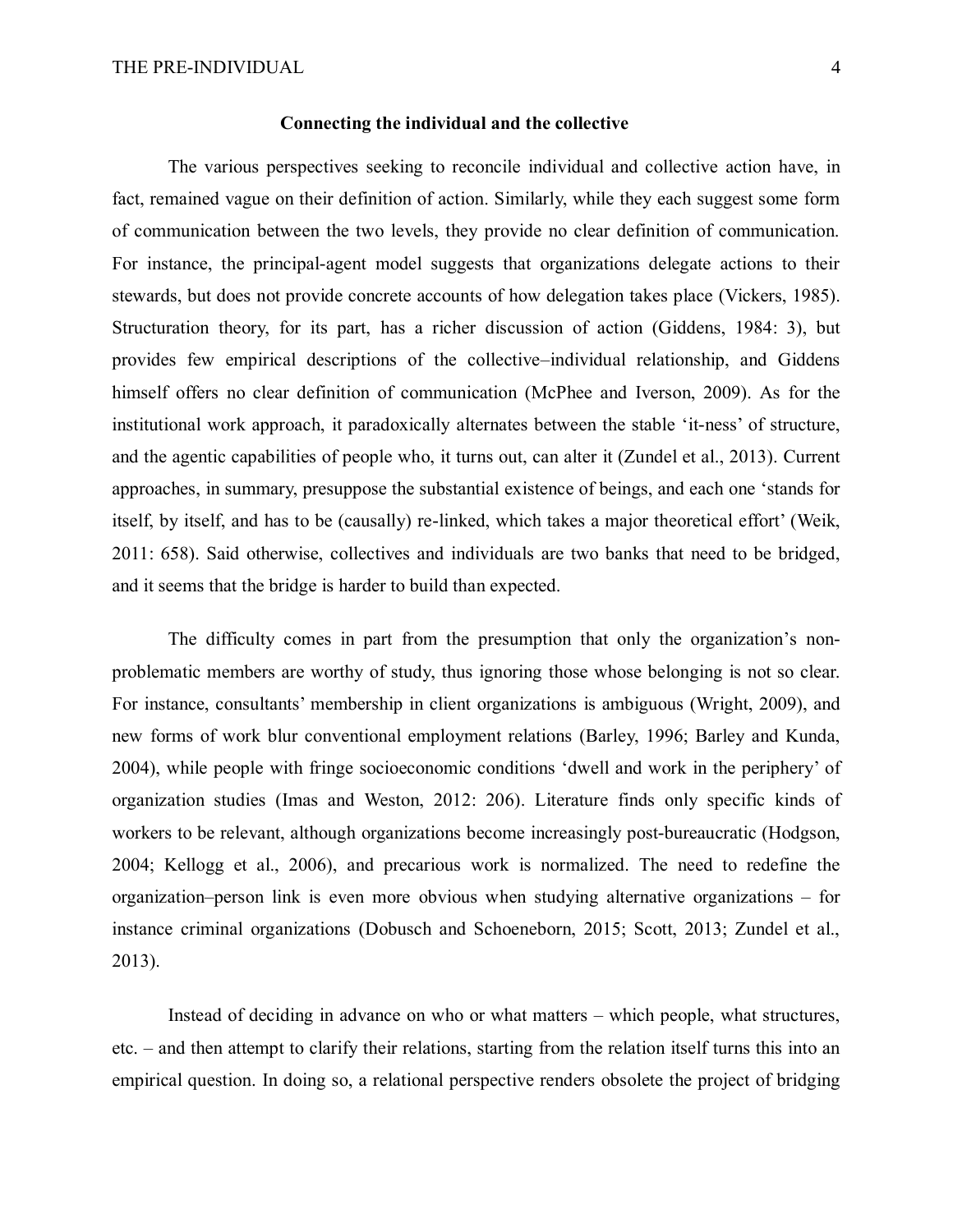the so-called micro–macro gap (Emirbayer, 1997; Latour, 2005, 2008). A relational approach views action as a difference, and refrains from deciding in advance who or what makes a relevant difference in a given situation: whether someone or something is marginal or in a dominant position is the *outcome* of relations rather than being predetermined. What matters is the genetic process that constitutes beings by distinguishing between systems and their environment, and carves out individuals from the continuous stream of reality; any distinction or stabilization is therefore an empirical accomplishment (Cooper, 2005). Authors who have adopted such a process metaphysics have borrowed the insights of many different philosophers. For example, Tsoukas and Chia (2002) borrow from Bergson (1944) to suggest thinking in terms of *becoming*  rather than *being*, and that organizations are ever-changing while Czarniawska and Hernes (2005) show how actor-network theory allows accounting for so-called macro-actors without the need to posit an unobservable level of reality. Others have espoused the views of Whitehead (1979) to discuss organizational learning as a process (Clegg et al., 2005) and the role of possession in organizing (Bencherki and Cooren, 2011). Bergson and Deleuze have been shown to provide alternatives to a linear view of information when studying organizational knowledge (Wood and Ferlie, 2003).

These works, however, still tend to distinguish between different types of entities ahead of any empirical investigation. For instance, they often assume that organizations are everchanging, but humans are not. Bergson, for example, takes a point of departure in the idea of human interpretation. Furthermore, his concept of *élan vital,* some have argued*,* accounts for living beings in different terms than those that are used to describe material reality (Deleuze, 1966). Along the same lines, Weik (2011) convincingly shows that Whitehead's understanding of the ontogenetic process rests on Platonic *eternal objects* that shape reality. More recently, Cooper (2005) has advanced a relational ontology, but he nevertheless retains the notion of a human agent as distinct from its ever-changing environment. As Barthélémy (2005) explains, these perspectives display a continued belief in Aristotelician *hylemorphism*, whereby creativity consists in the meeting of form and matter. Yes, beings are processual, but they need a blueprint – be it ideal forms, human understanding, or people's agency. I would like to propose, instead, that when something appears to be created from the interaction between beings, organization scholars should empirically explore these interactions as a communicational process. Drawing on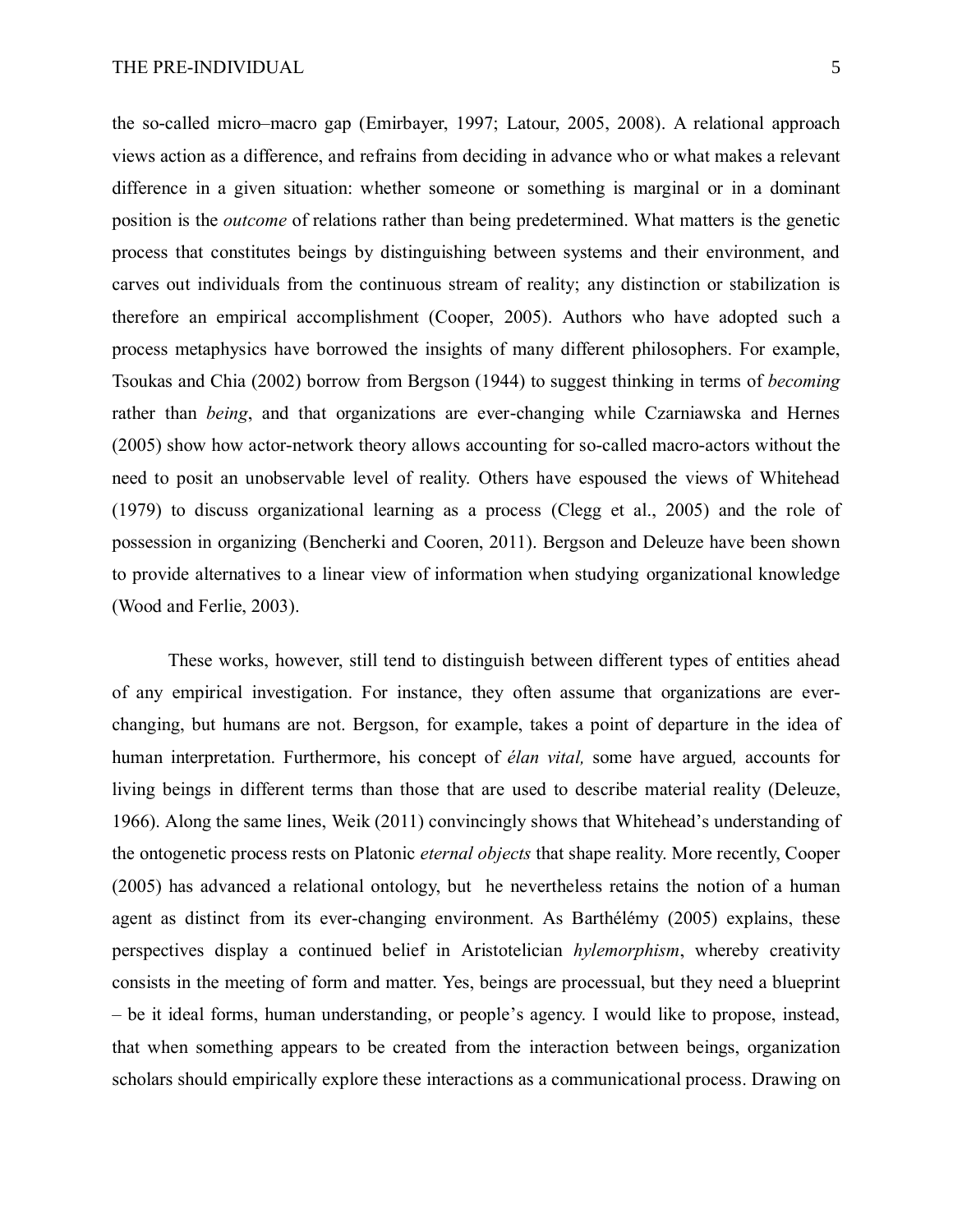insights from French philosopher Gilbert Simondon, I will show that when attention is paid to communication, it reveals how action circulates between people and organizations, and, in doing so, constitutes them. This view allows speaking of the individuation of human beings and that of the organization in the same terms, without needing to suppose that either is stable while the other is changing. To allow such a conceptual shift, it must be acknowledged that action logically precedes the beings that appear to be its authors.

# **Action as pre-individual**

Explicitly opposing hylemorphism, Simondon (2005) proposed an ontogenetic theory to account in the same terms for the constitution of physical, biological, psychical and transindividual beings. While Simondon's work has received some attention in academic literature, in particular in discussions of technology and society (e.g. Bardini, 2014), it has received only limited attention in organization studies (rare exceptions include Leonardi, 2010; as well as a special issue of Culture and Organization, see Letiche and Moriceau, 2017; Styhre, 2010). For example, the philosophy of Simondon has been shown to subsume the opposition between structure and agency in routines (Styhre, 2017). In his 'allagmatic' perspective (Simondon, 1989: 82) – *allagma* means 'change' in Greek – there is no need to postulate an ontologically prior blueprint, to reconcile levels, or a form with a substance, or understanding with reality, for in fact the phases of being coexist. I am not, as a human being, anterior to society; at any moment, I am contemporaneous to each of my cells and to the whole universe. The constitution of beings proceeds from kin to kin, in an open-ended process<sup>1</sup>: 'an individuated life is neither the unfolding of what it has been originally, nor a journey towards its ultimate term, which it would be preparing. […] The present of being is its *problematic as it is resolving*' (Simondon, 2005: 322).

Action, for Simondon, is not the deed of any agent – indeed, such thinking would grant 'an ontological privilege to the constituted individual' (2005: 23) – but rather a difference that tilts the stability of a being and provokes change. Whether a particular action makes a difference for a human being, a collective, or something else is an empirical question. Several individuation processes take place at once, and as an individual is constituted, so is its 'associated milieu'. For instance, the body is thought's associated milieu (Simondon, 2005: 132), but the body's

 $\overline{a}$ 

<sup>&</sup>lt;sup>1</sup> All translations from French works are my own unless noted otherwise.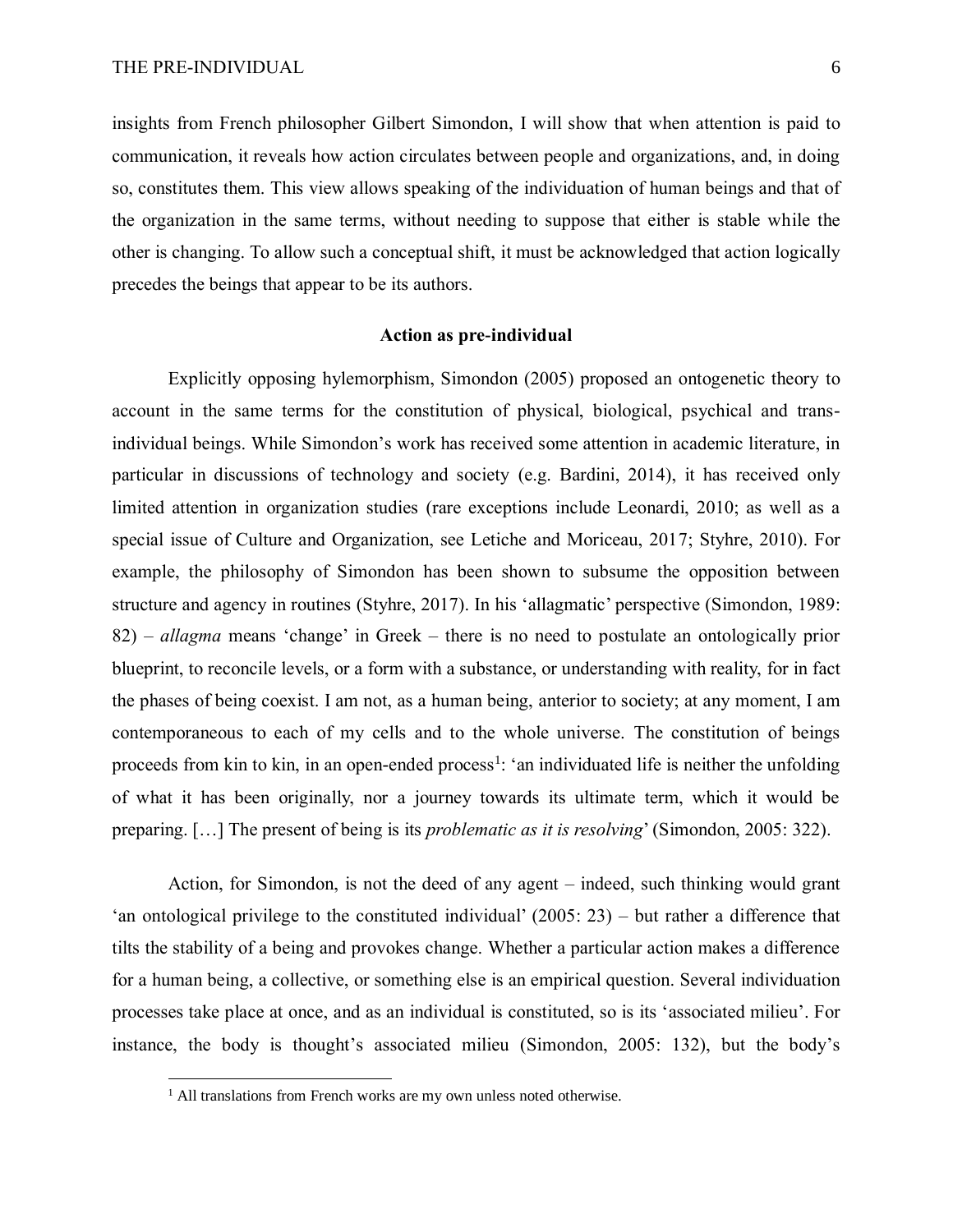individuation is contemporaneous to that of thought, and whether one of them is the focal point and others are considered the milieu is a matter of perspective. Action is therefore pre-individual to beings, but it is not chronologically prior to them. A being does not participate in the individuation of others only once it has completed its own; individuations continue into each other ceaselessly. It is as I learn more, as I get older, as I accrue lived experiences, that I am contributing to my department, to my field of research, or to my students' individuation.

Regarding human individuation, Simondon speaks of pre-individual action in terms of affect. Simondon does not use the concept of affect in the common psychological sense, as regularly discussed in organizational contexts (Fineman, 2008; Hjorth and Pelzer, 2007; Styhre et al., 2002). Rather, affect is autonomous (Massumi, 1995), operating contemporaneously but logically prior to any subject: it is 'affect-itself' (Clough et al., 2007). Following Spinoza (1981), affect must be thought as *ad-facere*, as an action on something, such as the body (Massumi, 1995, 2002). This definition turns the spotlight to the organs by which bodies may sense and capture affections, and engage in affective relations. Sørensen (2006: 139) summarizes Spinoza's thought: 'the body does not yet know what it can do, it does not know what it is capable of, it has not yet found the thresholds of its powers to affect and be affected' (see also Deleuze, 1988).

Affect is not limited to human bodies; it extends to organizational and social bodies, as illustrated by the *Ephemera* special issue on the 'symptoms of organization' (Raastrup Kristensen et al., 2008). 'Affectivo-emotivity,' for Simondon, is essential to the constitution of collectives. It is an 'emotional and provisional disindividuation of the subject' which 'prepares a step back towards the pre-individual before the new step forward, towards (psycho) social individuation' (Barthélémy, 2014: 67). In Simondon's (1989: 130) own words:

the relation to the milieu […] is accomplished, in the case of individuation, through emotion, which indicates that the principles of existence of the individual being are questioned. […] This state implicates forces that put on trial the individual's existence as an individuated being.

For Simondon, affectivo-emotivity corresponds to an individual's (re)discovery of the pre-individual load it/he/she carries, in order to resolve it not within it/him/herself, but through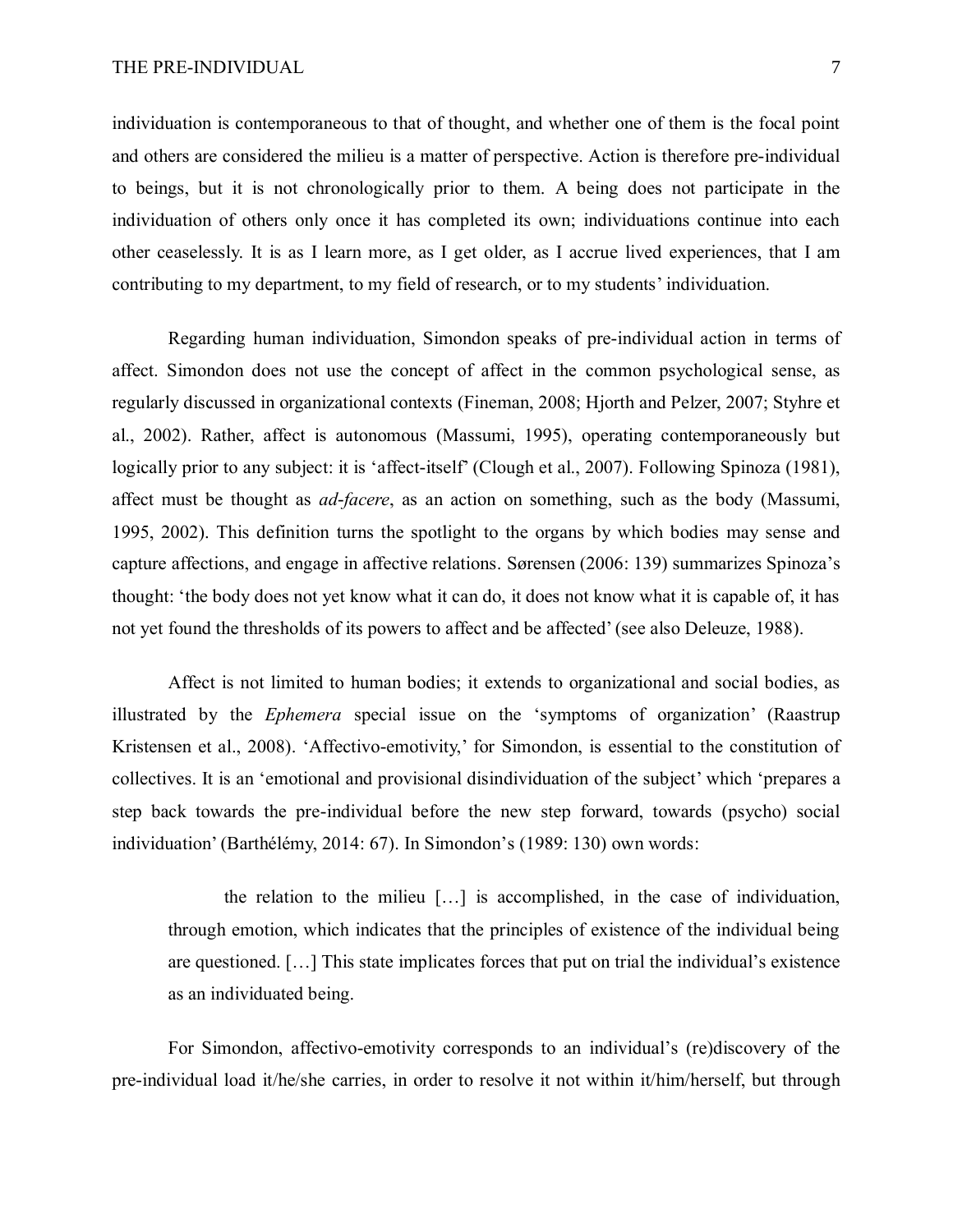participation in a collective, for an individual 'does not exhaust the tensions that allowed its constitution,' and it from 'that load of reality that is still non-individuated that man (sic) seeks his kindred to constitute a group where he will achieve presence through a second individuation' (Simondon, 1989: 192). Social realities, including organizational settings, is 'not a term in a relation,' but rather a 'system of relations' established through 'relational activities' (Simondon, 1989: 179). These activities are communicational: 'The transindividual does not localize individuals: it makes them coincide; it makes them communicate through significations: it is those information relationships that are primordial' (Simondon, 1989: 192). The philosophy of Simondon can therefore be summarized through the following motto: the being in relation and 'relation in the being' (Simondon, 1989: 24).

Communication, for Simondon, takes a special meaning. The individuation of any being occurs as a structuring movement propagates from kin to kin, as a process he calls transduction (see also Styhre, 2010): 'there is transduction where an activity starts from the center of being [...] and extends in diverse directions' (Simondon, 1989: 25). The transductive establishment of relations consists in circulating actions from one center to another, and in so doing structuring and individuating the collective being. Those actions are pre-individual, which means that transduction does not happen inside, say, an organization. Whether something gets organized or structured due to the transductive circulation of action is an empirical matter. An organizational or human body provides a context or a milieu to its actions to the extent that they contribute to it, but the actions also escape any given body – they are never quite *its* actions. Said otherwise, a being only possesses its components from a particular perspective: their contribution to its individuation process; possession is never complete or univocal.

This understanding of organizations does not preclude the importance of signification processes in constituting organizations (Cooren, 2000; Cornelissen et al., 2015; McPhee and Zaug, 2000). For Simondon (2005: 307), though, signification does not precede the collective individuation process: 'The existence of the collective is necessary for information to be significant.' Information here refers to the *in-formation* of a being, the process through which it is constituted. An action acquires signification through its participation in one or several individuation processes, thus allowing for multiple significations. Concurrent significations,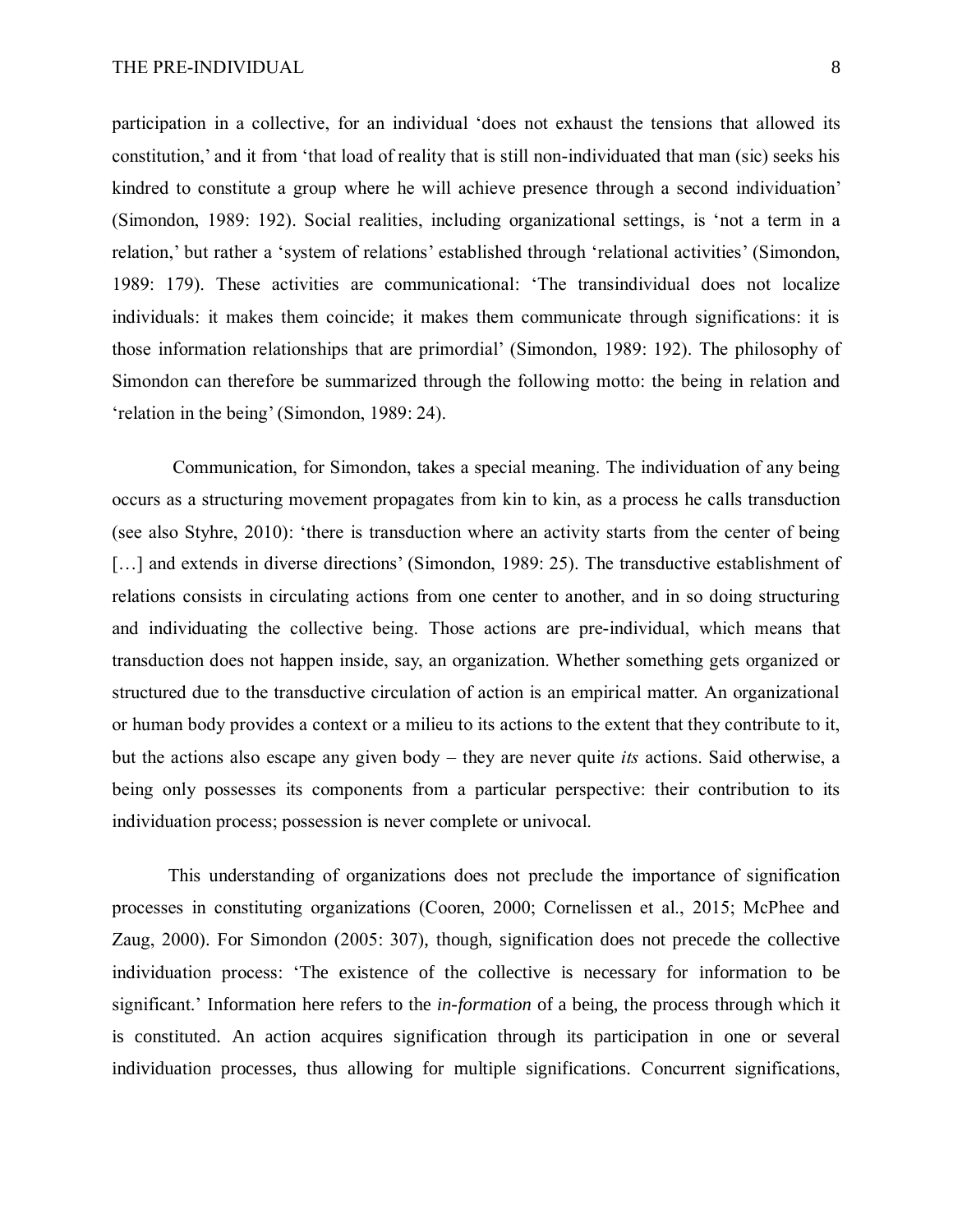then, are not mere misunderstandings, but rather the outcomes of the simultaneous individuation processes.

Finally, individuation processes are never final. Organizations, people and things continue, perpetually, their individuation. While there is clearly a challenge in attempting to account for one being's individuation when everything else is moving, recourse to seemingly stable beings is but an analytical shortcut that already implies the outcome of the individuation process. Fully embracing a pre-individual approach, in summary, contributes to organizational studies in at least three ways:

- 1. Communication becomes crucial for the study of organizational constitution and action, but it must be understood as the propagation of action ‒ what Simondon calls transduction;
- 2. Relatedly, signification becomes the study of the participation of action in a given process of individuation, while keeping in mind that a same action may take part in several individuation processes at a time, and therefore be captured in several configurations that provide it with different significations;
- 3. No privilege may be given to any particular being or type of being, including humans, since what is being investigated is precisely their individuation; it is only at the conclusion of the study that the analyst will be able to determine *for whom* or *for what* a particular action was carried out and a particular signification produced.

# **Methodological and analytical implications**

Few Simondon-inspired empirical studies exist, and it is therefore difficult to refer to precedents to describe potential designs for such a study. It is possible, though, to outline a Simondonian research approach from his work. An allagmatic perspective emphasizing individuation processes requires a resolutely empirical approach that does not simply assume that any action occurring within an organization, or any action performed by a formal member, contributes to its individuation (Bencherki and Snack, 2016). Scholars must instead observe, concretely, how action moves around, thus at once structuring and individuating human beings, things, and organizations, and simultaneously making them all act. Hence, empirical research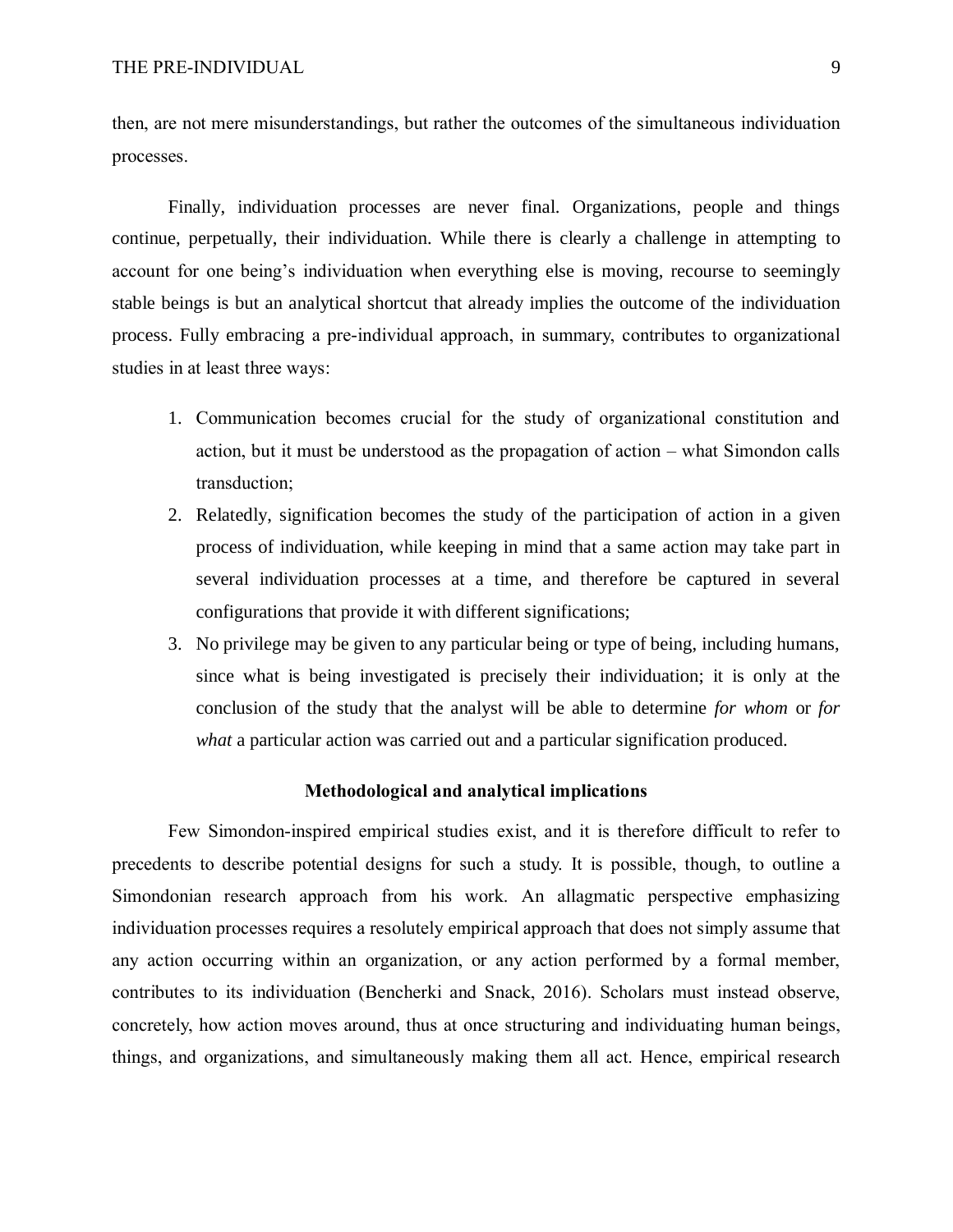must remain agnostic as to who or what counts, or what actions matter. For instance, postulating structural influences would amount to granting an ontological privilege to structures.

What makes an action relevant or significant is its contribution to an individuation process. Research must therefore describe those contributions or, conversely, the way individuation processes may be put at risk. I propose to do so by combining a form of secondhand ethnography with a narrative analysis. Cooren's (2004) ethnographic description of the way action may be passed from a person to a note, and the other way around, exemplifies the empirical work an allagmatic perspective demands. Ethnography is also the approach used in many empirical studies conducted in the process tradition (c.f., Jarzabkowski and Balogun, 2009; Langley, 1999). Simondon's insistence on the circulation of action also parallels narrative analysis' focus on the way action is distributed among actors (Greimas, 1987; c.f. Robichaud, 2003).

As an illustration, I suggest looking at excerpts from a documentary *Nomad's Land*, written and directed by Claire Corriveau (2007) and produced by the National Film Board of Canada. The documentary tells the stories of military wives who have little control over their life because of frequent moves, and whose relation with the army is ambiguous. The experience reported by the women she interviews echo not only current literature on gender-biased division of work (c.f. Alvesson and Billing, 2009) but even the very recognition of women as contributing at all to the organization, even in the most gender-stereotypical forms. The documentary thus provides an extreme example of the intricate relation between individuals and their organization.

For the purpose of this article and given the illustrative status of this data, the documentary serves as a form of second-hand ethnography. Cunliffe and Coupland (2012), for example, have drawn from a documentary about a rugby team to illustrate the embodied nature of sense making. Zundel, Holt and Cornelissen's (2013) study of institutional work rests on excerpts from the popular TV series *The Wire*. In each case, researchers are careful to only make claims their data affords. Corriveau's film being a documentary and somewhat reflexive about her own process allows confidence in this data source for the humble, illustrative purpose for which it is intended. Furthermore, Corriveau's account is consistent with research on the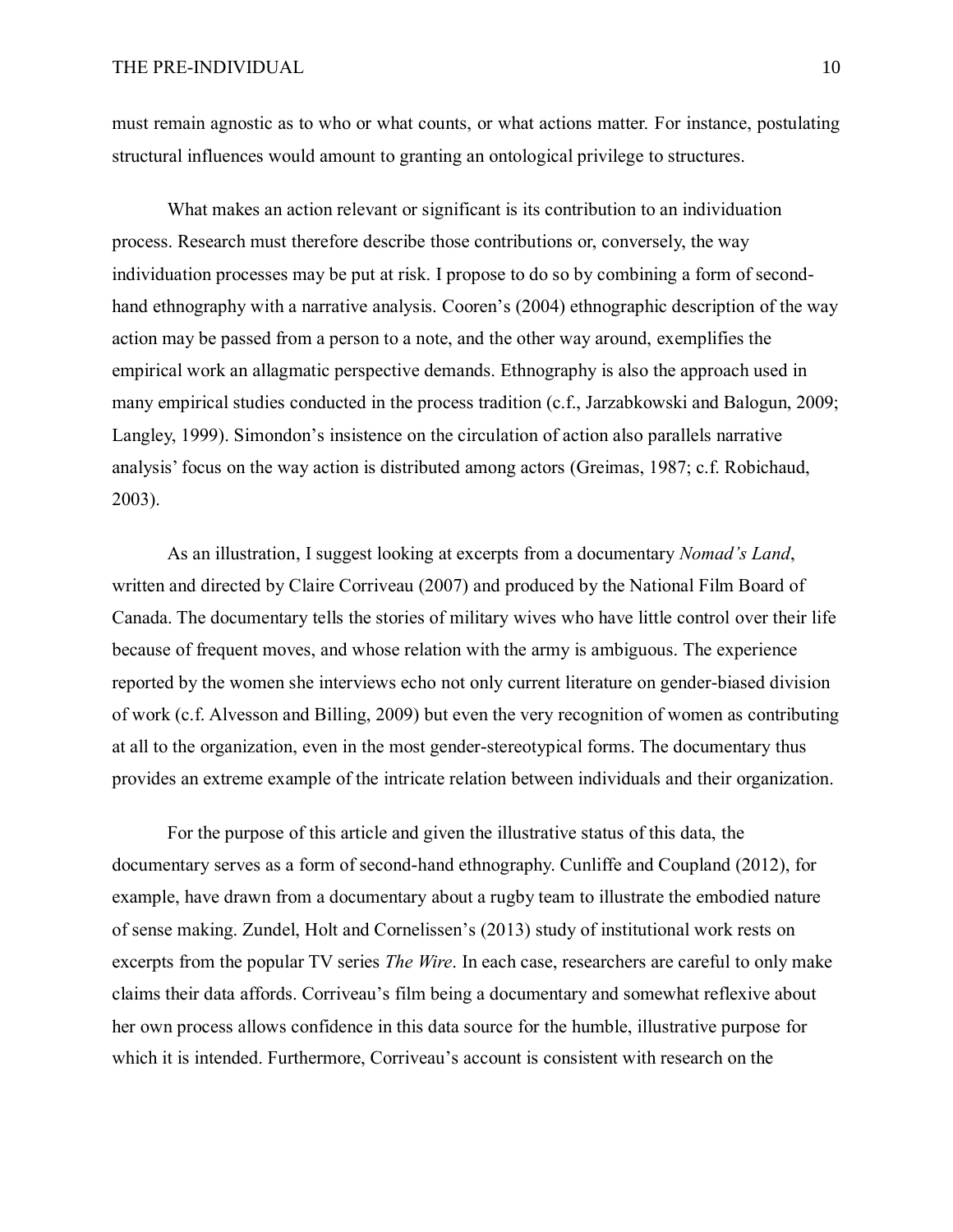hardships and stress of military families, and spouses in particular (c.f. Asbury and Martin, 2012).

Yet, the documentary has limitations. First, it provides imperfect access to male military members' voices or to those of army representatives. Also, critiques accused Corriveau of describing a reality that was true decades prior to the film's release – and it is now another decade later. Second, it fails to grasp the diversity of the Canadian army, by only interviewing women in heterosexual relationships. Third, another limitation is that the documentary switches between English and French regularly (a typical Canadian reality), and some of the data presented here uses the translation provided in the closed captioning. Finally, and most importantly, using a documentary limits the analysis to what is being said and shown, which in this case leads to the impression of a somewhat stiff opposition between the women and the army, both described by the director as already-constituted entities. I will show that even within available data, it is possible to shake this supposition, in particular by showing that the individuation of both the women and the army is at stake and far from being completed.

My analysis will focus on the women who testify in the documentary, as they are attempting to continue their personal individuation process through the collective individuation of the army. I may suppose that OSSOM, the organization they created to defend their rights, serves as an alternative outlet for their frustrated individuation. Had the documentary provided more data, I could study the way OSSOM's individuation is continued as it captures and channels the available affectivo-emotive loads of the women, as there are clues to the effect that many volunteer organizations may operate similarly (McAllum, 2014). The women's families also take charge of the brimful pre-individual load they carry. The documentary, however, in what may appear as a somewhat conservative move, appears to associate the women with their children, thus conflating the family's individuation with that of the women – not being able to school their children becomes the women's own problem. The husbands are extraordinarily absent from the documentary, an exception being Lucie Laliberté's retired spouse, whose intervention is limited to laconically praising his wife's determination. This may have to do with military regulations on their speech. I may speculate, of course, that the men's individuation is very much affected by the situation of their spouses: there is no reason to suppose that they are not also continuing their individuation processes as members of their family, as fathers of their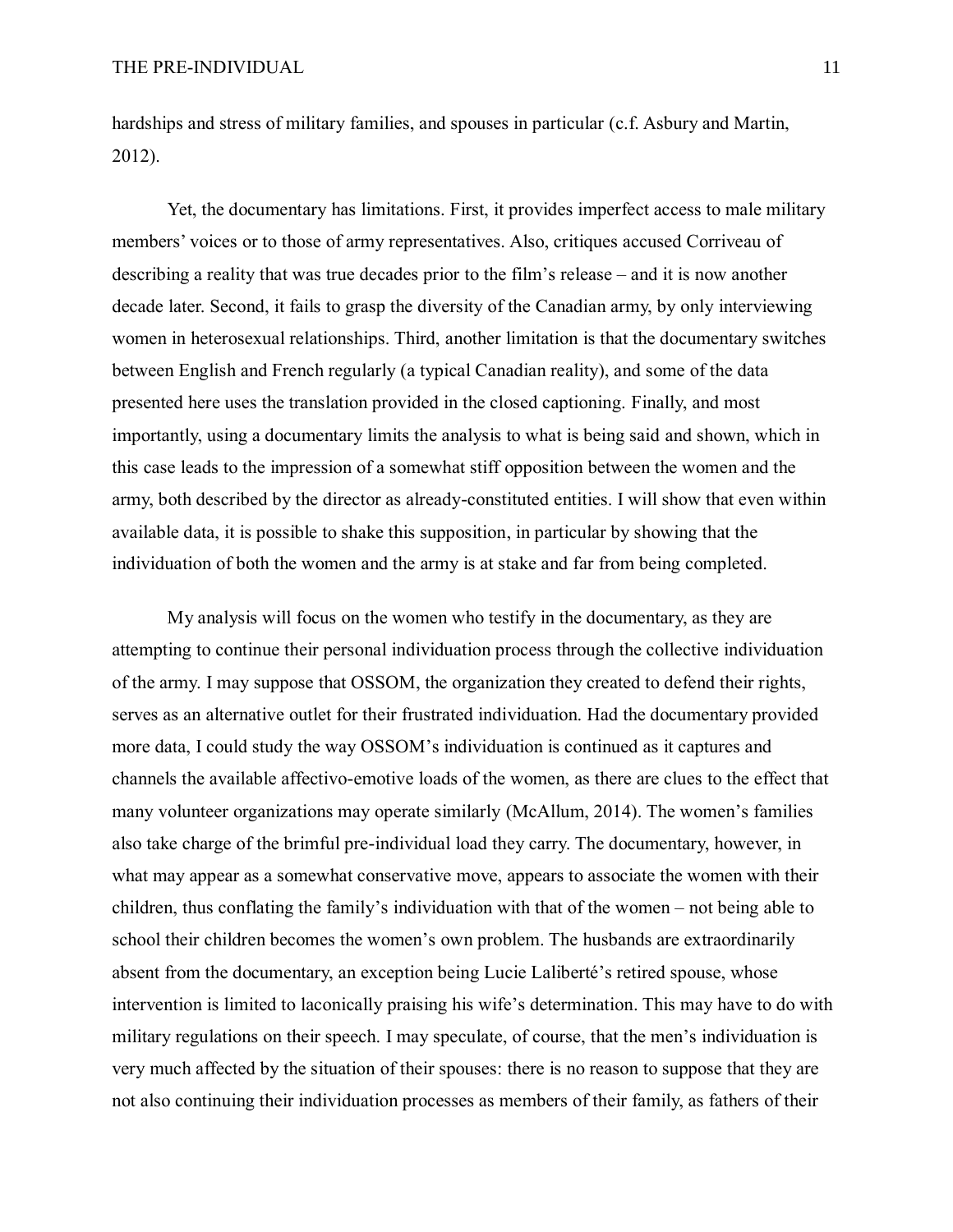children, as participants to their communities and as contributors to many other collectives besides the army. For instance, in the analysis below, I will be making the assumption that officer Saint-Laurent speaks on behalf of the military organization – but of course I have no knowledge of his own family situation, his opinion about the women's situation, or whether he has suffered himself from the throes of deployment. In other words, the pre-individual actions that I study do not only concern the women and their relation to the army. They could contribute to many different individuation processes, and the limited conversation offered below is an artifact of the analysis of the documentary's own partial depiction of the women's reality.

#### **Illustration:** *Nomad's Land*

Three excerpts will be presented. The first is a commentary made by Lucie Laliberté, an advocate for the rights of military wives. She introduces a women's group she founded in 1984 to meet and discuss a certain number of issues among them. The group's efforts, though, were met with hostility by the base commander. The second and third excerpts relate to the creation of an army-run community center where women offer each other services on a voluntary basis.

To account for the circulation of action between individuation processes, I will focus on the narrative performance of alternative relations between action, the human author, and the organization. More specifically, I will focus on the relationship between two beings: the women and the army as an organization. Throughout the documentary, the women speak of their outrage at being denied a place in the military. This affectivo-emotivity corresponds to the disinviduation process that renders problematic again the pre-individual load of the women. This load must be resolved into a collective individuation (Barthélémy, 2014). Table 1 presents a few possible relations between pre-individual action and the individuation of either the women or the army. An action may contribute to either a human being's individuation, or to that of an organization. Depending on which contribution is recognized, the human member is allowed or not to continue his or her individuation process into the collective. Possible scenarios include, when both are recognized, either co-individuation (when the recognition is positive) or the channeling of individuation (when constraints are posed); they can also include usurpation on either side (cells 2 and 3). The final cell of Table 1, where both the human being and the organization do not incorporate the action, is more difficult to imagine empirically: it may correspond to acts of God, or to the denial of the action's very existence. While reductive, these four situations highlight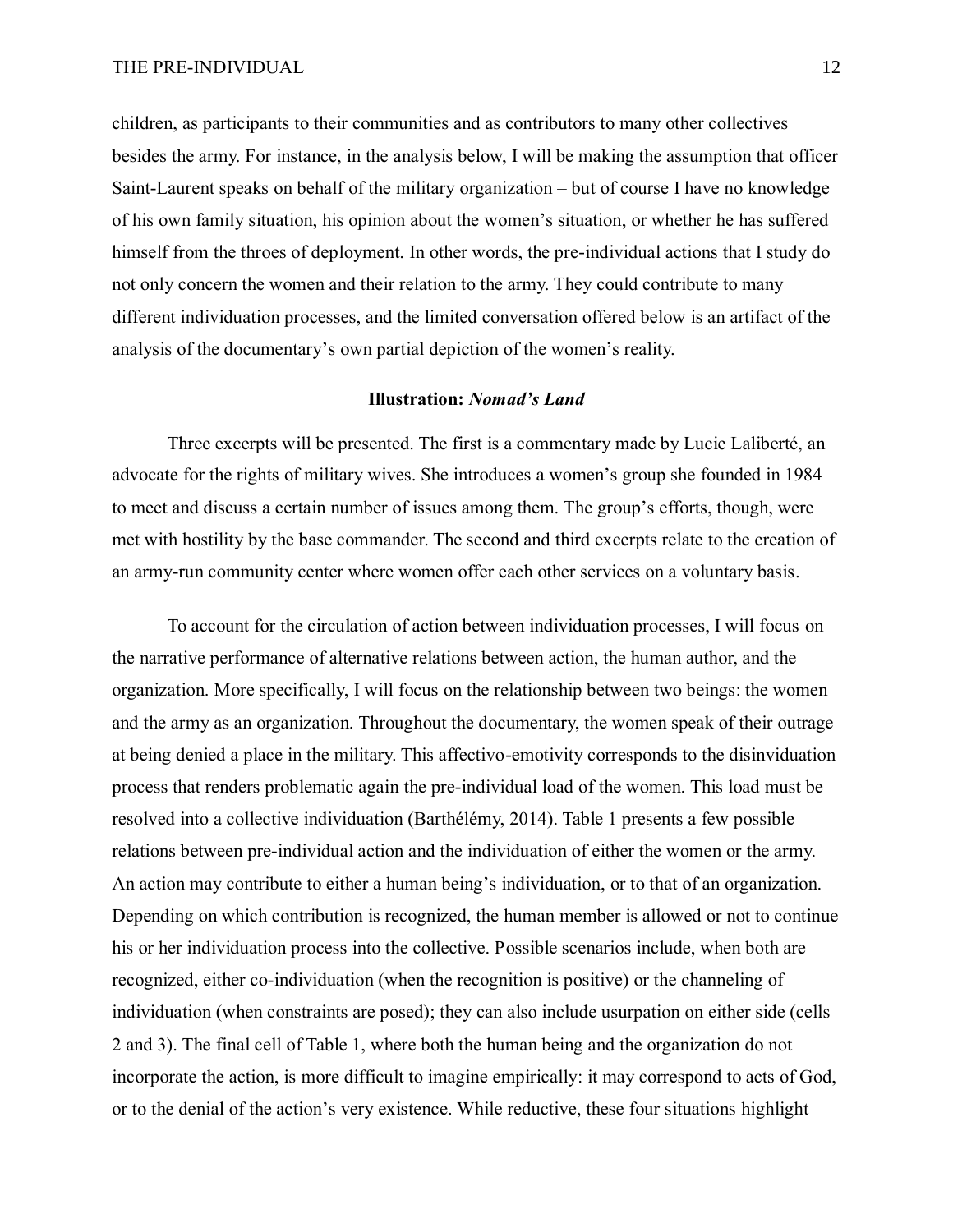that deciding on an author is the outcome of individuation, not its starting point. Precisely, the documentary's argument is that the women's subaltern position resides in the negation of their own action's authorship. As revealed in the analysis below, depending on how action is allowed to participate into individuation processes, the women may be controlled and, to a lesser extent, exercise resistance.

|                                                       |           | Action contributes to human individuation                                               |                                                             |
|-------------------------------------------------------|-----------|-----------------------------------------------------------------------------------------|-------------------------------------------------------------|
|                                                       |           | Allowed                                                                                 | Prevented                                                   |
| organizational individuation<br>Action contributes to | Allowed   | $(1)$ Co-individuation / Channeling<br>individuation                                    | (2) Usurpation of human action<br>by the organization       |
|                                                       | Prevented | (3) Usurpation of organizational<br>action by the human / Avoidance<br>of contamination | (4) Denial of the existence of the<br>action, or act of God |

*Table 1: The contribution of action to human and organizational individuation processes*

#### *Excerpt #1 — Political activity*

The first excerpt consists of a comment by Lucie Laliberté, an advocate, lawyer, and spouse of a military member. She explains the beginning of the Organization of Spouses of Military Members (OSOMM):

What we did is was… we decided to organize a meeting, and we outlined in the newsletter where and when the meeting was going to be. We were told that the base commander had to approve our newsletter before we could distribute it, and we had no intention of doing that. Hum, we thought we're civilians, we just happen to live on this base, and we've got some legitimate things we want to talk about, and we're just going to distribute the newsletter. [...] We wanted to talk about pensions, daycare, the dental plan, those kinds of things. The... The base administrative officer basically just went down our list and he said 'this one's political activity, this one's political activity.' Daycare was political activity, trying to get daycare. Dental plan, that was political activity. You know,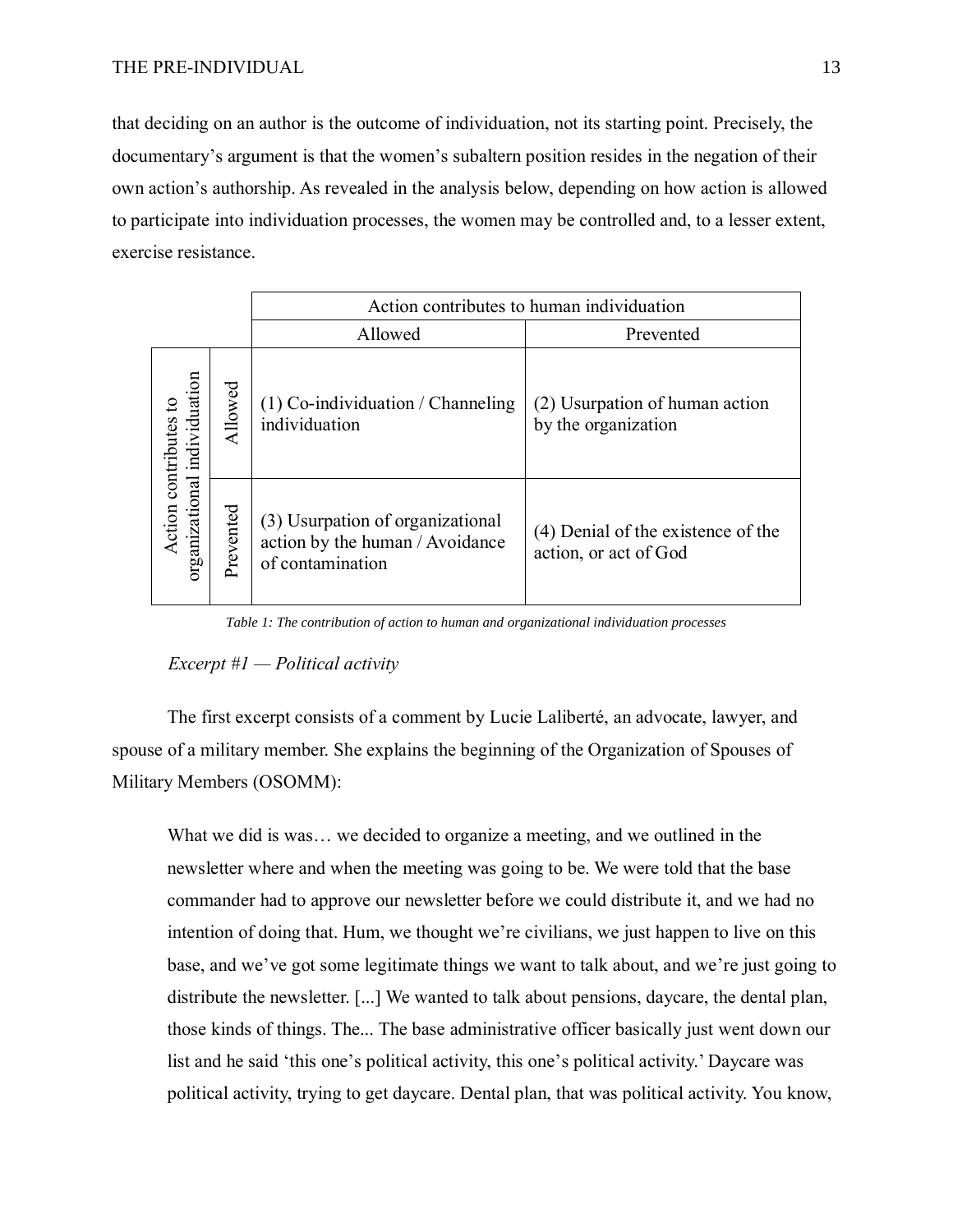pensions, was political activity. And we learned very quickly, that when the military wanted not to give us things that we wanted, they called us civilians, and when they wanted to control us, they always reminded us that we were part of the military. […] But what they threatened to do was to arrest us under the trespass regulations. And, keeping in mind that this is where we lived, our schools were there, the churches are there, our houses are there.

A possible reading of this excerpt consists in recognizing that the women are individuals, but their individuality is an ongoing process that includes preserving their teeth, caring for their offspring, and planning for their old age. As they realize that their personal individuation may only continue through the army's, they experience affective-emotivity when they are prevented from doing so. Their existence as mothers, as bodies in need of healthcare, and as persons who will age, is at stake. That is why they view their requests for daycare, dental plans and pension, as legitimate.

To negotiate the integration of their pre-individual loads – their teeth, their health, their children – into the collective, they wished to publish a newsletter and organize a meeting among themselves. However, Lucie explains, the base commander needed to approve the newsletter. He described their demands as political activities, which are forbidden on the base. If they insisted on publishing the newsletter, he would accuse them of trespassing – into their very own homes.



*Figure 1: Lucie Laliberté founded OSOMM to defend the rights of military spouses (screen capture).*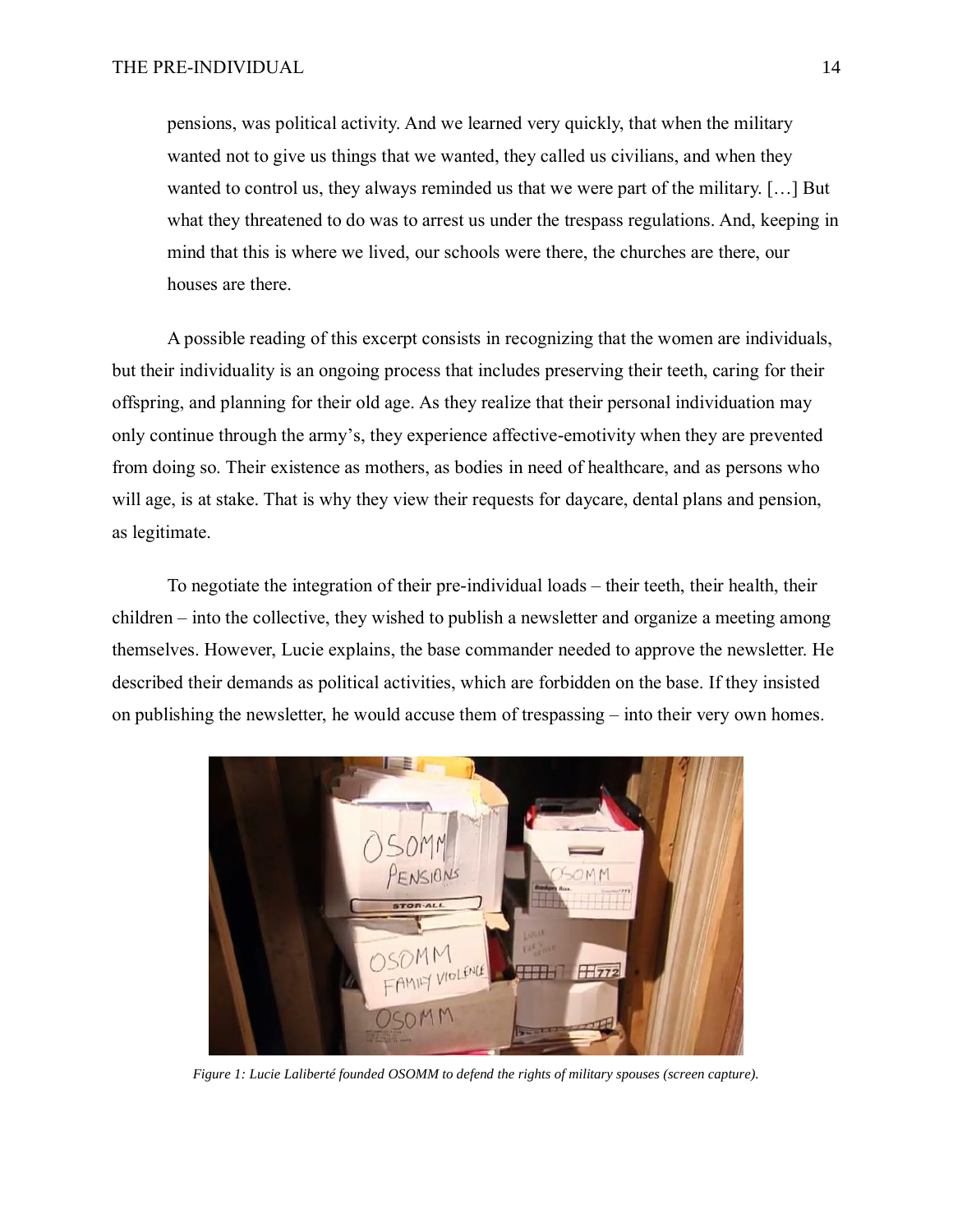The base commander does acknowledge that the women's concerns are also the army's, but not in the way Lucie expected: these actions are the army's because they are political activity – such a label seems to be the only organ available to the army's body to capture these actions. The army channels the women's individuation process: if they wish to participate in the military collective, they will do so as trespassers. Lucie describes this situation quite clearly: the army acknowledges them as members whenever it wishes to control them. The women are therefore partial members – Lucie agrees that the women are civilians living on a military base – but the way various pre-individual loads are allowed to participate in collective individuation is the object of disagreement. The commander's refusal puts at stake not only the particular concerns they raised, but all aspects of their existence as individuals and participants to the army collective. If they are deemed to be trespassing, then the army is denying their ownership of their very homes, their belonging to their churches, their children's schools.

The army's perspective is not presented in the documentary. However, it is possible to assume that the commander regards extending privileges to spouses as a threat to the army's (masculine) individuation, as the army is based on 'social instincts, thus contributing an erotic factor to friendship and comradeship, to *esprit de corps* and to the love of mankind in general' (Butler, 1997: 109). In that sense, it is the commander's – and other men's – own male individuation process and its ability to continue into an all-male army collective individuation that is possibly at stake, at least in its current form. It is conceivable that, to the commander, acknowledging women's contribution in the army is not only nonsensical, but is also a threat to the organization's and to male personnel's ongoing individuations. However, the documentary does not present enough data to confirm these speculations.

The base commander's seemingly paradoxical move – recognizing actions as belonging to the army, since they are political activity, but then forbidding them – reveals that control implicates a form of participation. To be subjected to power is, after all, to be a subject. If the actions only belonged to the women – for instance if he could only describe them as private – then they would not have had anything to do with the army, and he could not forbid them, but the women could not have continued their individuation in the army collective in any way. This would have corresponded to the third cell of Table 1: the army attempting to avoid contamination by the women's actions. The commander's narrative therefore allows the actions to participate in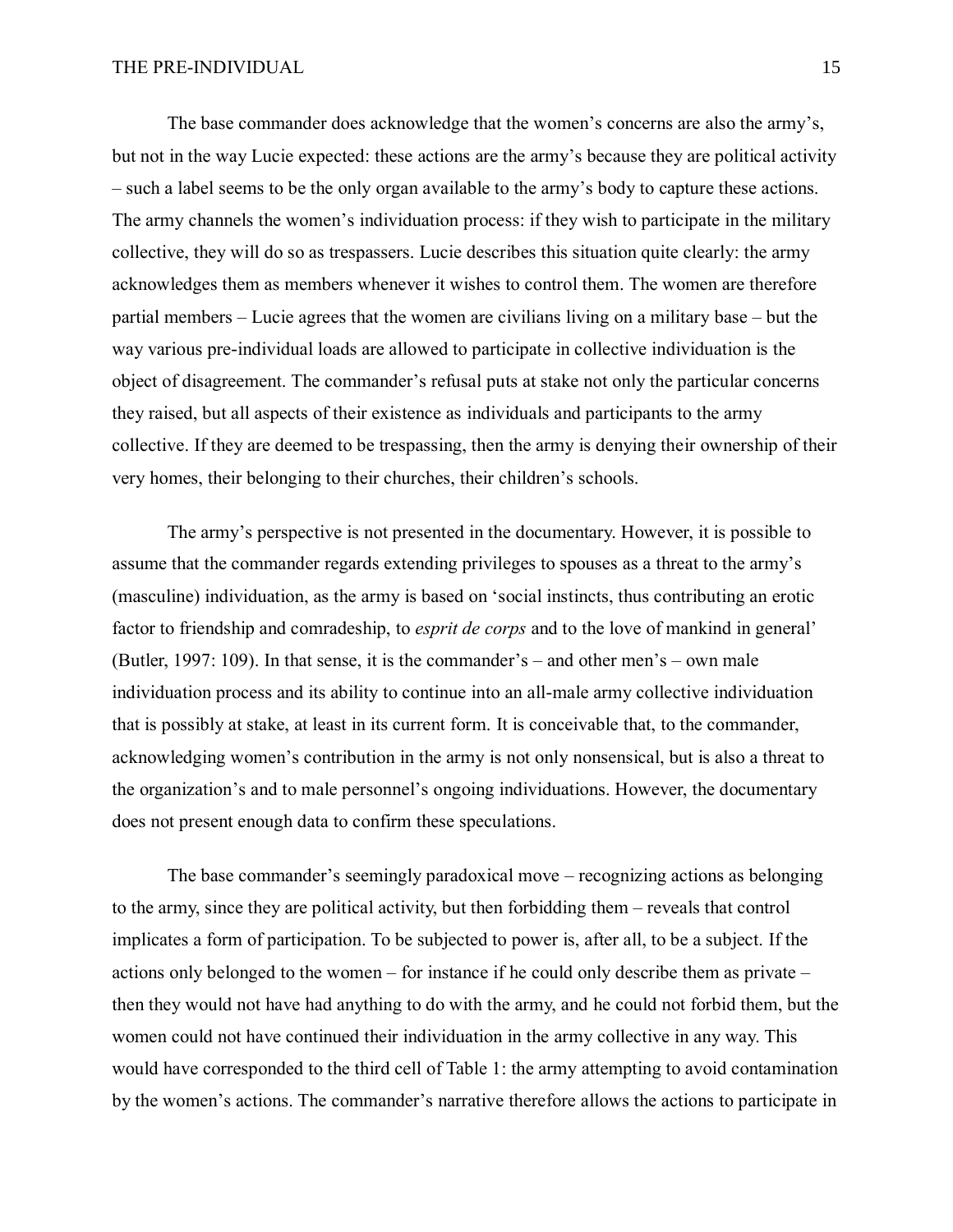both the women's and the army's individuation processes, as illustrated in the first cell. If limited to the role of trespassers, the women still have a role, and their struggle is recognized as political.

#### *Excerpt 2 — The list*

Later in the documentary, Corriveau focuses on the then-new Valcartier Family Centre, on a military base located in Quebec City. The centre's liaison and information officer, Dany St-Laurent, presents 'Operation Oasis':

One of the major services we offer here in Valcartier is called 'Operation Oasis.' Here's an example of concrete help. This is what we call 'The Checklist.' It's a little exercise we ask families to do before the husband or wife leaves on a mission abroad. For example, the car. The Mrs. doesn't know mechanics, or even where the husband's garage is located. They identify all that together. What must be done to have the fewest crises possible while our spouse is away on a mission. The beauty of this is that it wasn't family-center employees who created this, it was community members. That's how we support families undergoing deployment.



*Figure 2: Officer Saint-Laurent presents the checklist (screen capture).*

Again, the analysis must presume that St-Laurent's voice is also the army's, which the documentary takes for granted. The way the officer skillfully presents the 'checklist,' and gives the example of a practical problem 'the Mrs.' may face following her spouse's departure: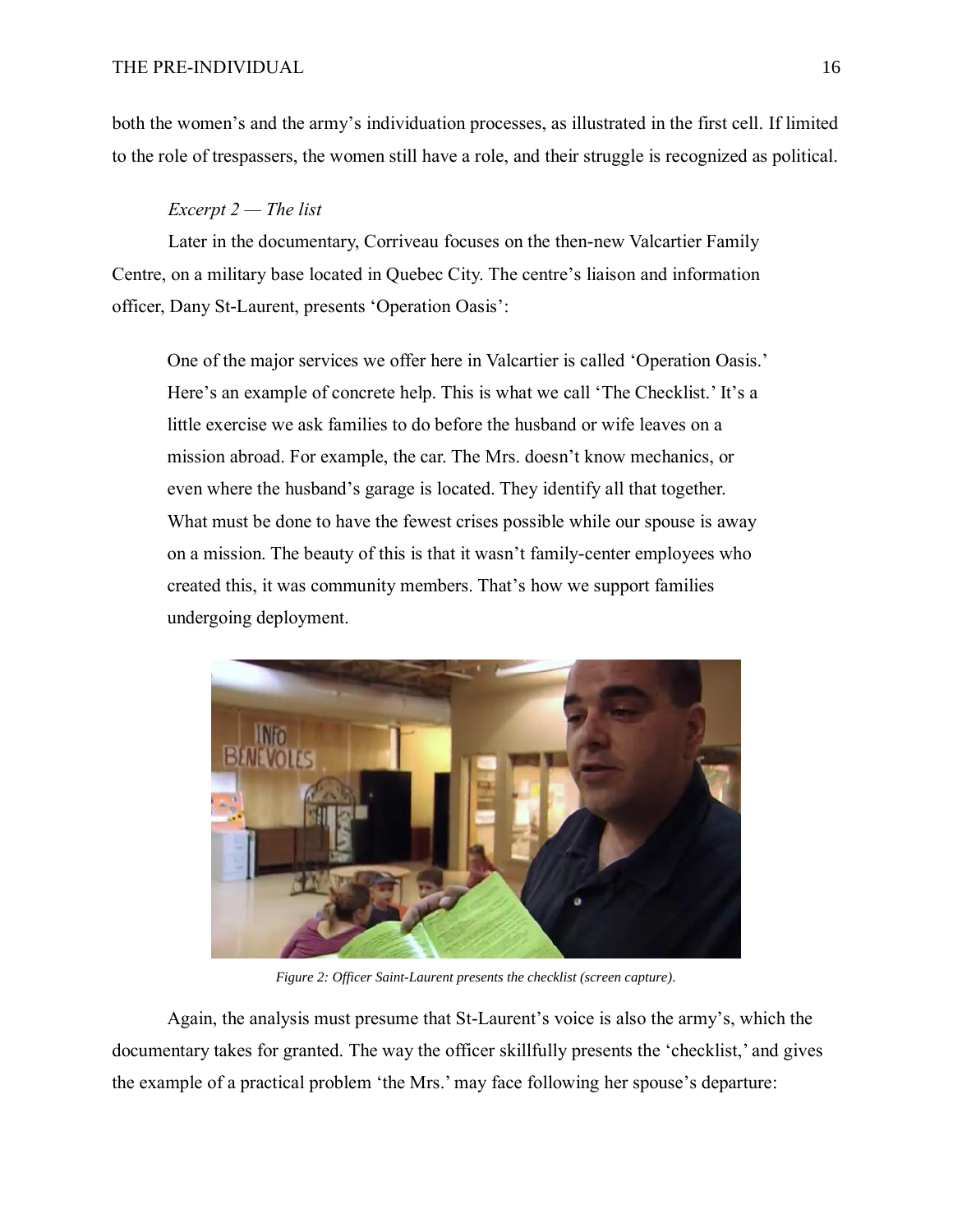figuring out how to get the family car repaired. While the example builds on a gender stereotype, it reveals that St-Laurent is aware of the affectivo-emotional potential of the spouse's absence.

There are at least two ways in which the checklist helps continue the women's individuation into that of the army collective. First, St-Laurent presents the checklist as a service offered by the military to take over the individuating role of the missing spouse, i.e. it is a service 'we offer'. The army, thanks to the checklist, acts as a surrogate husband, and permits the women to reroute their individuation process towards the collective. Second, St-Laurent presents the checklist (which consists in a brochure) as an exercise 'we ask families to do,' and as one of the ways 'we support families.' Through the use of personal pronouns, St-Laurent appropriates these actions (creating of the checklist, offering support) for the army, but also acknowledges the women's participation in the collective: the tool was created by the 'community.' The army is able to offer that service because the women (and possibly the men) created it; action is shared between the two, which corresponds again to the first cell of Table 1. However, this time, it is presented as a positive co-individuation process: that contribution is not used to control people; rather, it is described as being 'the beauty of this.'

# *Excerpt 3 — The daycare*

In this third excerpt, the narrator explains how it is possible for the military to provide many services, including daycare:

Many of the activities and services offered in the resource centres rely on volunteers. For this, the army depends on the abundant workforce of women, who in many cases have been forced into unemployment. The paradox is that most of the services women are being offered are being donated by the women themselves. [...] The invisible work of the military wives contributes directly to army logistics. It's a military expense we each cover personally. It goes unacknowledged, unrecorded, and unpaid.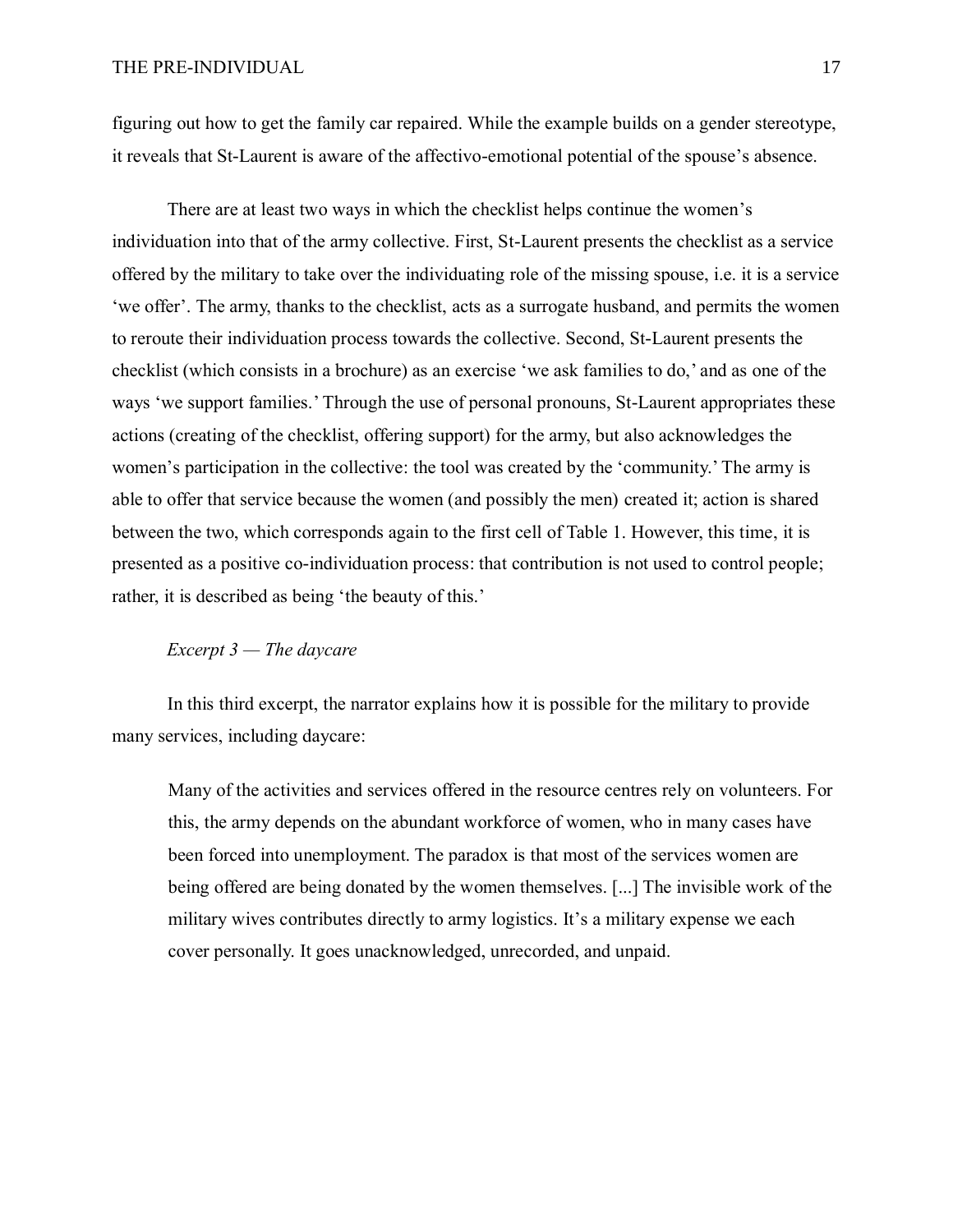

*Figure 3: The women have to volunteer their time in order to be offered free daycare (screen capture).*

An example of such a service is the daycare, where, according to one of the interviewees: 'If I volunteered, my daughter could go to daycare for free for the duration.' In other words, parents could send their kids to daycare for free, *but only if they were also present to take care of the other children*, which in a sense cancels it being daycare. If I continue assuming that documentary reflects the events as they unfolded, the army appears to appropriate the women's actions: the daycare is offered within the army's facilities and is 'one of the services we offer,' according to St-Laurent. As with the checklist, St-Laurent discursively attributes the action (watching over the children) to the army, whose individuation is therefore continued through those actions. It becomes a more caring organization that offers additional services to its members. However, here the women are not recognized as those who contribute those actions to the army in the first place, before it – the army – offers them back to them. According to the narrator, the work of women in the army 'goes unacknowledged, unrecorded, and unpaid.' The daycare is therefore an example of Table 1's second cell and a case of usurpation: the army recognizes the action as its own and incorporates them into its own individuation process, but ignores the women as also being their authors and prevents them from incorporating these actions into their own individuation processes. Beyond the practical problem of affordable daycare on the base, the excerpt expresses the women's feeling of injustice, an affectivoemotivity that leads the narrator, but also the women she interviews, to feel a form of disindividuation where their existence as mothers, but also as neighbors and friends taking care of the children of other families, finds no resonance in the organizational collective.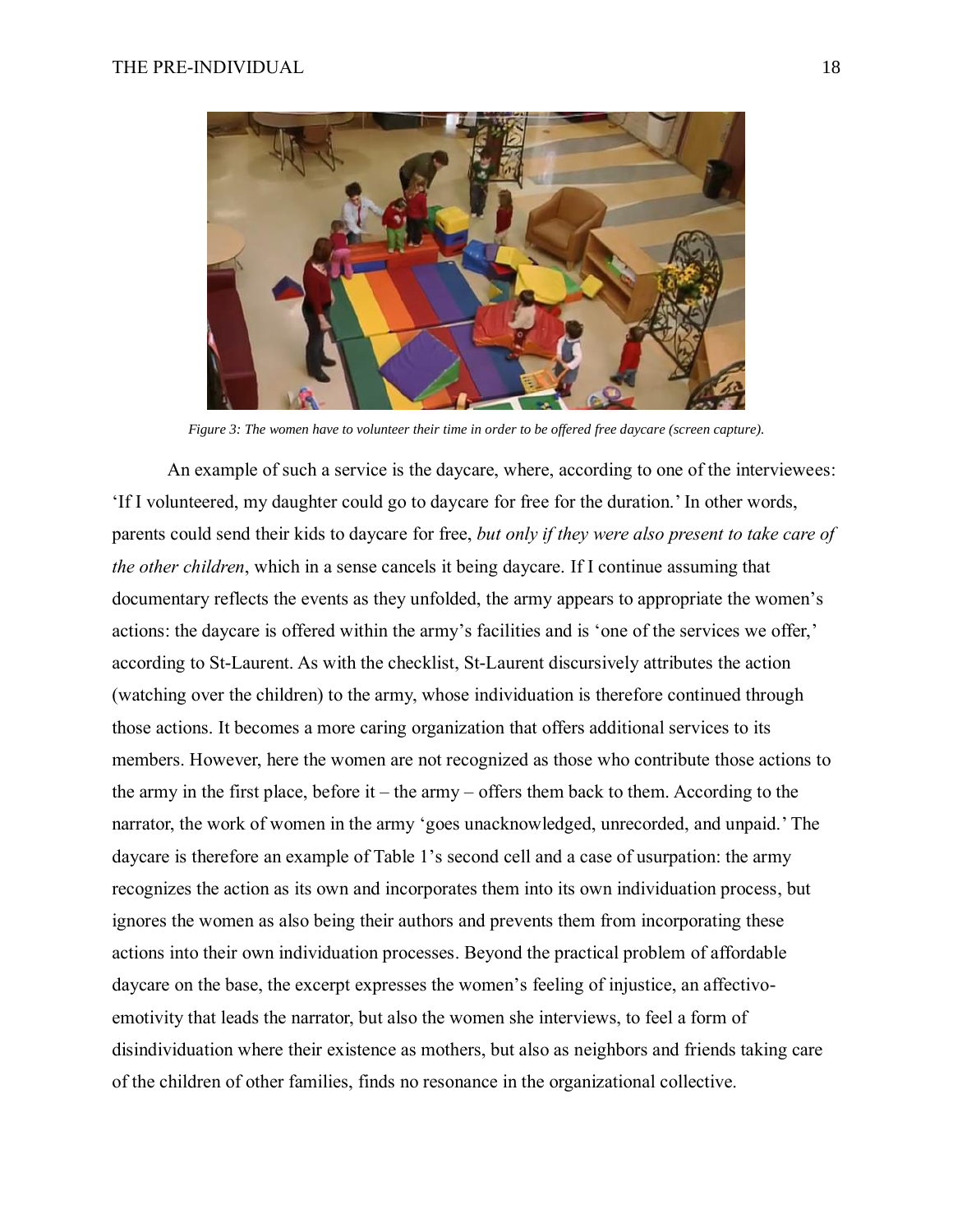#### **Discussion**

The purpose of the analysis is to illustrate, by focusing on the women's experience as presented in Corriveau's documentary, the analytical framework that could be made using a perspective that considers action as pre-individual – and therefore as not belonging *a priori* to one actor or another, but rather as circulating and contributing to the individuation of various beings.

*Nomad's Land* emphasizes the way that women's actions, in fact, do not necessarily belong to them. Each action may or may not participate in either their own individuation or to the continuation of their individuation into the army collective. The distribution of action to various individuation processes is achieved, among others, through the speech acts of interviewees (and the documentary itself is a set of speech acts). Still, the women's authorship of their actions is not always denied. But when it is recognized, it may be to channel their individuation process and make them 'trespassers,' or to highlight their positive contribution to family center's activities. In the case of the daycare, however, women's actions were entirely usurped by the army, which constituted itself as a caring organization at their expense. Therefore, individuation processes are always at play. Even when an action is not acknowledged as contributing to the women's individuation, it is because other individuation processes – for instance, the army as a male organization – are privileged.

A humanist perspective may refuse to accept the separation between women (and people more generally) and their actions. After all, they invested time and toil in activities that were, then, denied to them. Yet, while the documentary sheds a grim look on that separation, my point is that it is central to the pre-individual character of action. In turn, it allows us to acknowledge the political and constitutive nature of individuation processes. It is precisely because military spouses *need* those actions to continue their individuation that the army's denial of their contribution affects them and leads to affectivo-emotivity. What is at stake is the possibility for these women to continue their personal individuation into a collective individuation. If their actions intrinsically belonged to them, then officer St-Laurent would have done little more than misrepresent reality, with little consequence on the women's individuation. Relatedly, the army's efforts to appropriate the women's actions would make little sense, if it did not need to integrate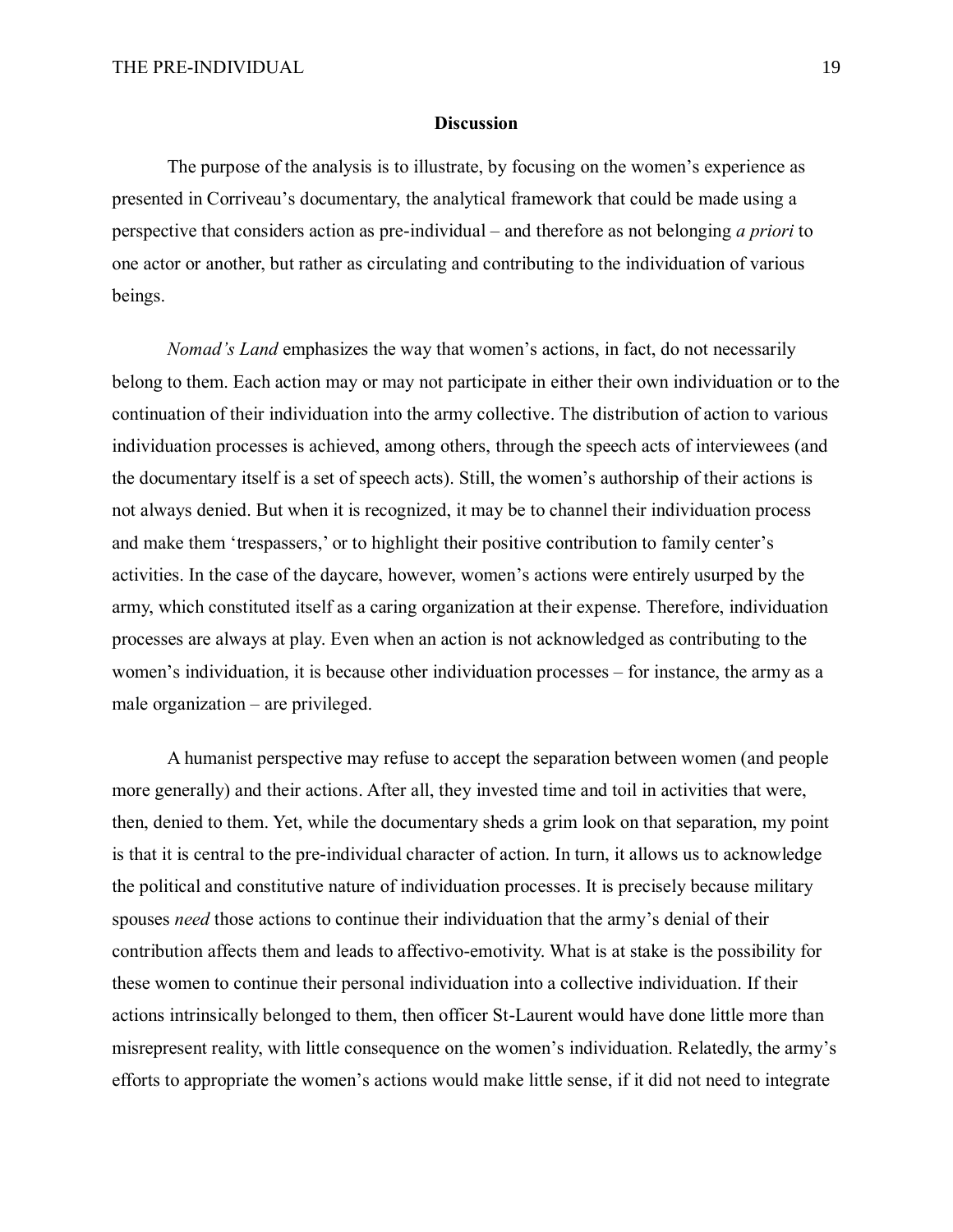those actions into its own ongoing individuation, whether as a male organization or as a caring one. When action's pre-individual character is acknowledged, then the interplay of concurrent individuation processes becomes salient and offers an analytical lens to understand the relationship between identity, organizational membership and power.

In particular, the excerpts show that communication does not only *represent* prior actions; communication is itself a set of actions – including speech acts – through which other actions transductively circulate from one entity to the next, and in doing so, constitutes relational configurations that allows them to exist and to act. Each voice, including the documentary itself, is an attempt to offer an alternative relational configuration. As participants seek to continue their respective individuations through communication that they exist *via* the relation.

This pre-individual and relational perspective allows us to understand the existence of multiple significations for a same action. What an action – say, requesting a dental plan – signifies corresponds to its contribution to the individuation of the entities at play. From the army's perspective, the women's actions are either political activities to be controlled, or services benevolently offered to members of the community. From the women's standpoint, they are legitimate demands whose denial threatens their existence as mothers and aging bodies.

The literature on 'post-bureaucratic' organizing (Hodgson, 2004; Kellogg et al., 2006) suggests that new forms of work are more fragmented and horizontal, and one could argue that they consist in blurring the processes by which people and organizations share their actions. Indeed, while in conventional workplaces, the employer may claim its employee's actions carried out during work hours (Pagnattaro, 2003), ownership of work is made ambiguous by flexible schedules, telework, and new contractual forms. Action now circulates between domains that are structured in vastly different ways, such as, for instance, the relationship between family life and work life. The pre-individual perspective suggests beginning the investigation of contemporary forms of work from action itself.

It is not up to the analyst to privilege one individuation process, one configuration of relations or a set of significations over others. Multiple individuations coexist, for actions contribute to several individuation processes at once. Presuming that one individuation is truer or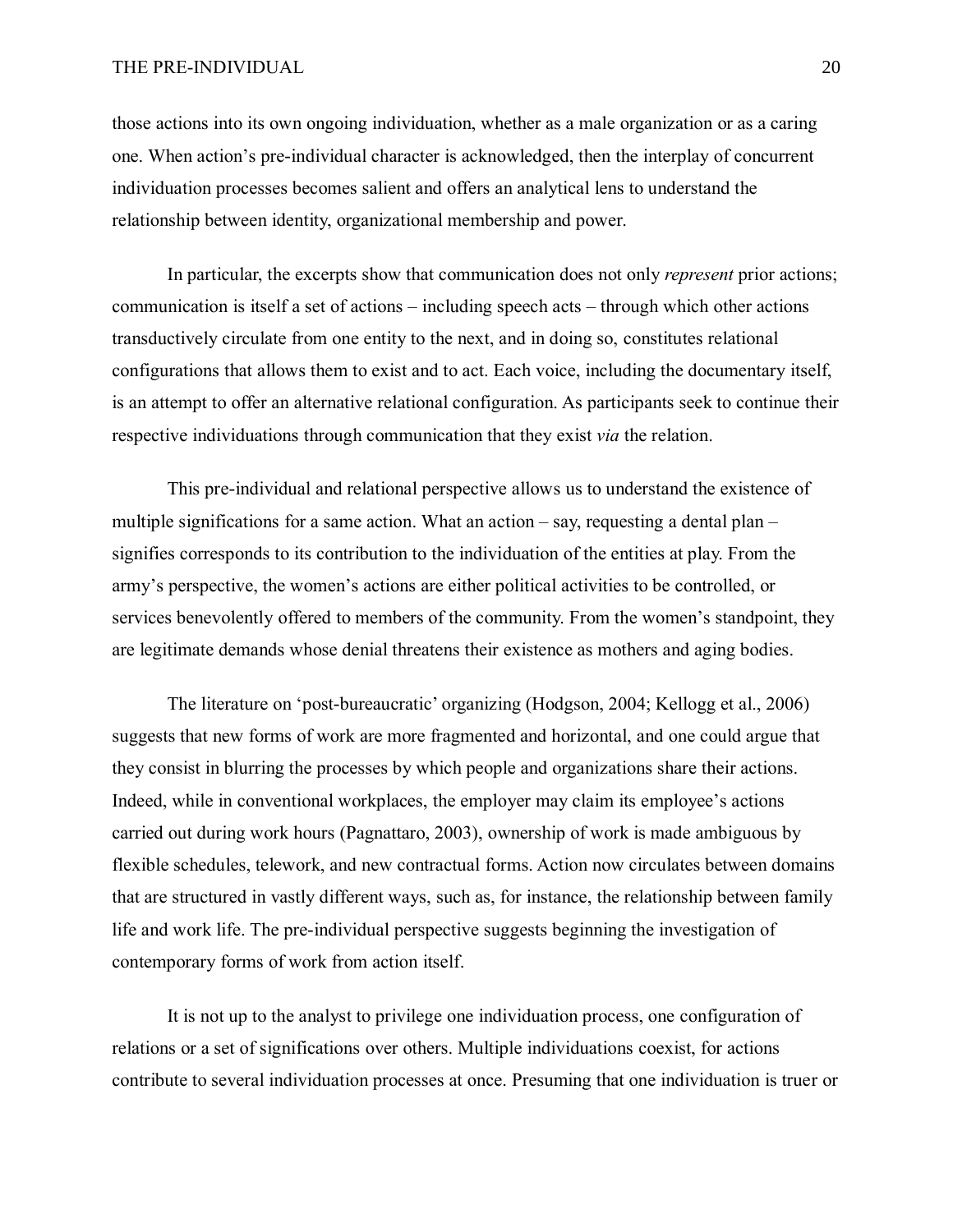of greater priority would amount to downplaying others and those to whom they matter, in addition to assessing individuation processes from the perspective of one of the alreadyindividuated beings.

# **Conclusion**

The excerpts from Corriveau's *Nomad's Land* show the potential of recasting organizational action through a pre-individual lens. Reducing action to its alleged author would render the intricate situation of military spouses, but also more broadly the relationship between persons and collectives, senseless. Instead, a Simondonian view draws attention to action itself, whose contribution to a person's and/or an organization's individuation process is discovered through affectivo-emotivity and the risk of disindividuation. People do matter and make a difference, but an exclusive focus on them would fail to explain why some actions matter to their personal existence, and what makes those same actions organizational.

In Corriveau's documentary, each of the women's actions is singularly captured, allowing or not the women to be (partially) included in the army… in the same way as Corriveau has included some aspect of the women's lives in the documentary and left aside others, and in turn as I have resignified the documentary in this article by selectively incorporating some of its actions and left aside others. The women's actions are therefore recaptured and continue participating in the individuation of beings (a documentary, an article) through Corriveau's work and my own, without necessarily transiting through each individuated woman. The documentary's protagonists admit the difficulty of deciding on the ownership of action. By admitting that there is no ready-made answer, organizational researchers may observe the circulation, from kin-to-kin (there is no abstract communication), of action and its ability to contribute to the individuation of people and organizations alike.

The idea that relevant social actors could be other than humans or organizations (understood as groupings of humans) may appear counter-intuitive. Yet, a pre-individual perspective shows that what scholars commonly call individuals are the outcome of ontogenetic processes whose units are not persons, but actions. It is only at the price of this step back from personhood that, in fact, a person's quality may be understood. If people or organizations were already given, then why worry that their actions may be usurped from them? When it is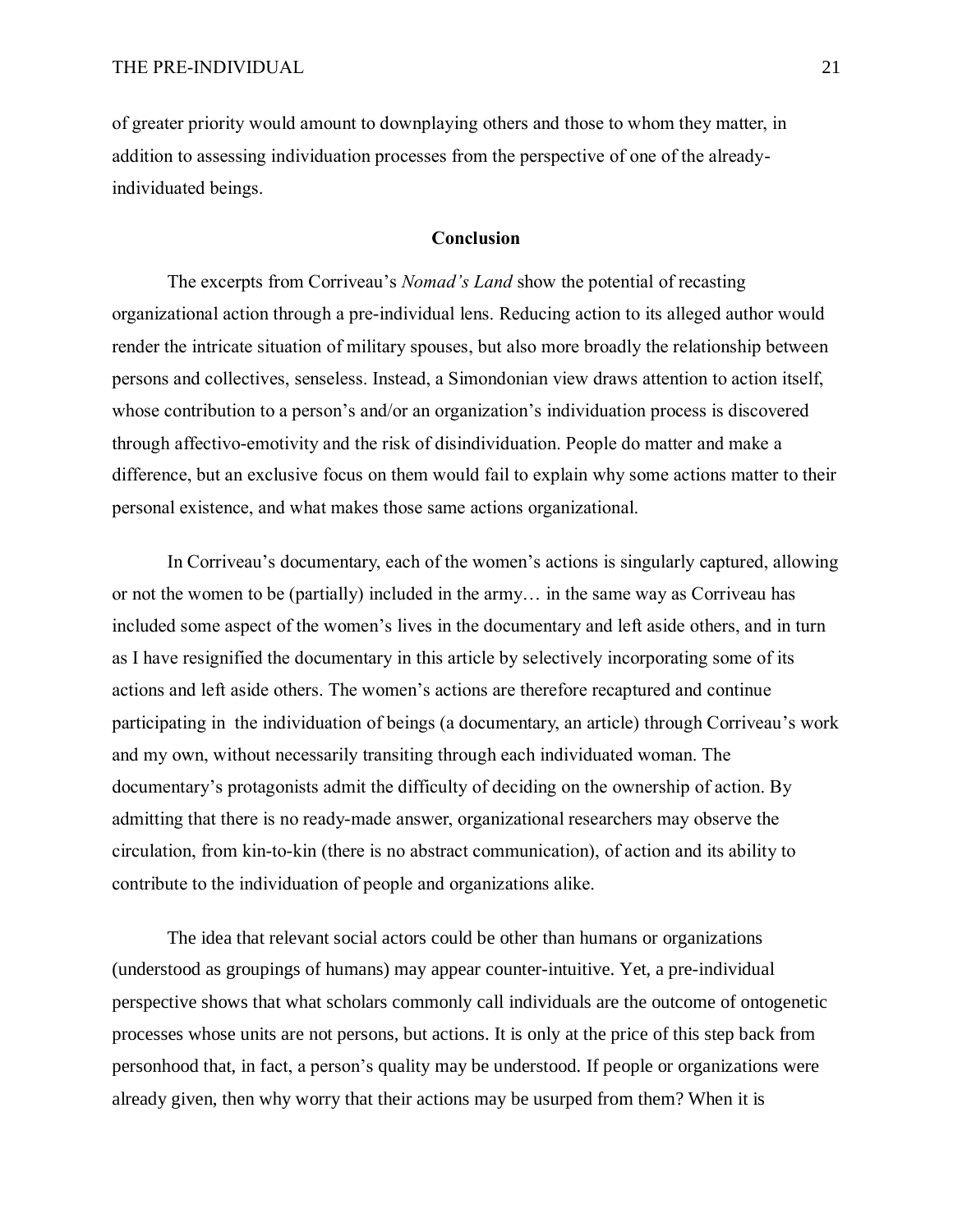understood that individuals are delicate, instable coalitions of actions, then the importance of caring for our relations with them takes on its full meaning.

Nicolas Bencherki is an assistant professor of organizational communication at TÉLUQ Montréal, in Canada. He holds a PhD in communication from the Université de Montréal and in sociology of action from Sciences Po Paris. His research focuses on the intersecting roles of organizational communication and materiality in the interactional constitution of membership, strategy and other conventional organizational issues in the setting of non-profit and communitybased organizations, with a special interest for the concept of property. His work has been published, among others, in *Human Relations*, *Management Communication Quarterly*, and the *Journal of Communication*.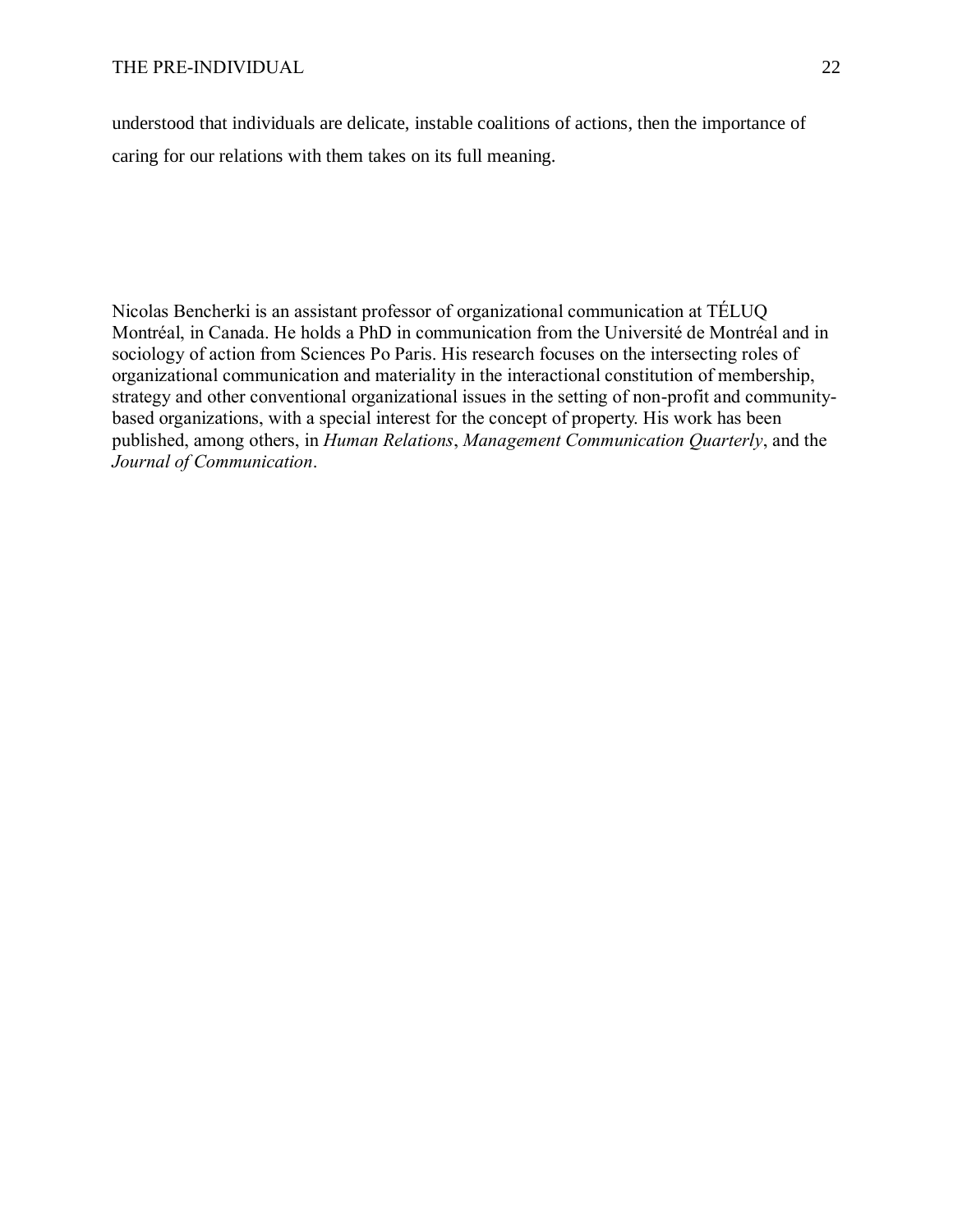# **References**

- Alvesson, M. and Y.D. Billing (2009) *Understanding Gender and Organizations* (2nd ed.). Thousand Oaks, Calif: SAGE Publications.
- Asbury, E.T. and D. Martin (2012) 'Military Deployment and the Spouse Left Behind', *The Family Journal* 20(1): 45–50.
- Bardini, T. (2014) 'Simondon, Individuation and the Life Sciences: Interview with Anne Fagot-Largeault', *Theory, Culture & Society* 31(4): 141–61.
- Barley, S.R. (1996) *The New World of Work*. London: British-North American Committee.
- Barley, S.R. and G. Kunda (2004) *Gurus, Hired Guns, and Warm Bodies: Itinerant Experts in a Knowledge Economy*. Princeton, NJ: Princeton University Press.
- Barthélémy, J.-H. (2005) *Penser L'individuation : Simondon et La Philosophie de La Nature*. Paris: L'Harmattan.
- Barthélémy, J.-H. (2014) *Simondon*. Paris: Les belles lettres.
- Bencherki, N. and F. Cooren (2011) 'Having to Be: The Possessive Constitution of Organization', *Human Relations* 64(12): 1579–607.
- Bencherki, N. and J.P. Snack (2016) 'Contributorship and Partial Inclusion: A Communicative Perspective', *Management Communication Quarterly* 30(3): 279–304.
- Bergson, H. (1944) *Creative Evolution*, (A. Mitchell, trans.). New York: Modern library.
- Butler, J. (1997) *Excitable Speech : A Politics of the Performative*. New York: Routledge.
- Clegg, S.R. et al. (2005) 'Learning/Becoming/Organizing', *Organization* 12(2): 147–67.
- Clough, P. et al. (2007) 'Notes Towards a Theory of Affect-Itself', *Ephemera. Theory and Politics in Organization* 7(1): 60–77.
- Cooper, R. (2005) 'Peripheral Vision Relationality', *Organization Studies* 26(11): 1689–710.
- Cooren, F. (2000) *The Organizing Property of Communication*. Amsterdam/Philadelphia: J. Benjamins.
- Cooren, F. (2004) 'Textual Agency: How Texts Do Things in Organizational Settings', *Organization* 11(3): 373–93.
- Cornelissen, J.P. et al. (2015) 'Putting Communication Front and Center in Institutional Theory and Analysis', *Academy of Management Review* 40(1): 10–27.
- Corriveau, C. (2007) *Les Épouses de L'armée / Nomad's Land*.
- Cunliffe, A. and C. Coupland (2012) 'From Hero to Villain to Hero: Making Experience Sensible through Embodied Narrative Sensemaking', *Human Relations* 65(1): 63–88.
- Czarniawska, B. and T. Hernes (2005) 'Constructing Macro Actors according to ANT', pp. 7–13 in Czarniawska, B. and Hernes, T. (eds), *Actor-Network Theory and Organizing*. Malmö, Sweden: Liber & Copenhagen Business School Press.
- Deleuze, G. (1966) *Le Bergsonisme*. Paris: Presses universitaires de France.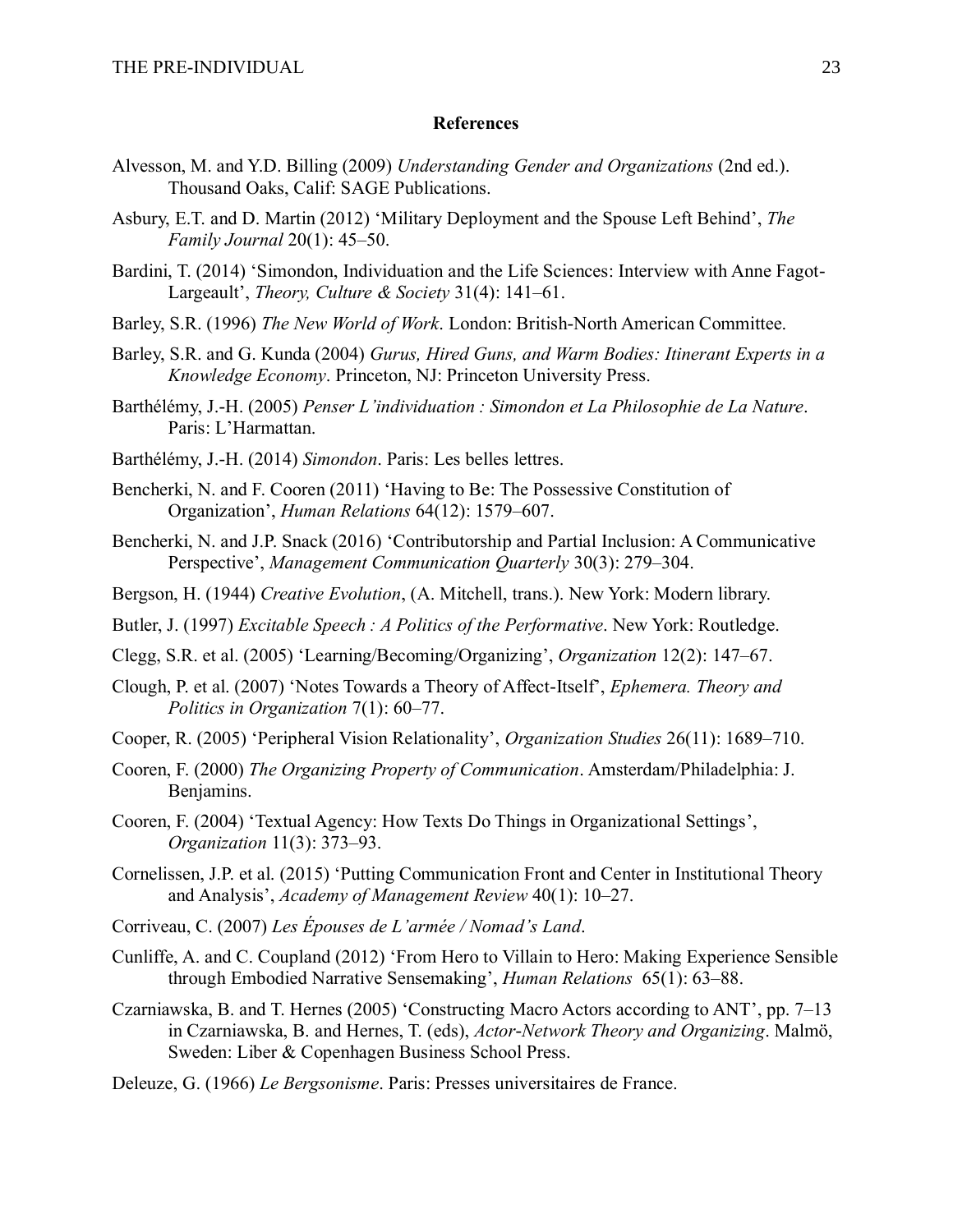- Deleuze, G. (1988) *Spinoza, Practical Philosophy*. San Francisco: City Lights Books.
- Dobusch, L. and D. Schoeneborn (2015) 'Fluidity, Identity, and Organizationality: The Communicative Constitution of Anonymous', *Journal of Management Studies*: 1005–35.
- Durkheim, É. (1951) *Suicide. A Study in Sociology*, (J.A. Spaulding & G. Simpson, trans.). Glencoe, IL: Free Press.
- Eisenhardt, K.M. (1989) 'Agency Theory: An Assessment and Review', *The Academy of Management Review* 14(1).
- Emirbayer, M. (1997) 'Manifesto for a Relational Sociology', *American Journal of Sociology* 103(2): 281–317.
- Emirbayer, M. and A. Mische (1998) 'What Is Agency?', *American Journal of Sociology* 103(4): 962–1023.
- Fineman, S. (ed.) (2008) *The Emotional Organization: Passions and Power*. Malden, MA: Blackwell.
- Giddens, A. (1984) *The Constitution of Society: Outline of the Theory of Structuration*. Cambridge: Polity Press.
- Greimas, A.J. (1987) *On Meaning: Selected Writings in Semiotic Theory*. Minneapolis: University of Minnesota Press.
- Grossman, S.J. and O.D. Hart (1983) 'An Analysis of the Principal-Agent Problem', *Econometrica* 51(1): 7–45.
- Hjorth, D. and P. Pelzer (2007) 'The Fate of Phaeton: Baroque Art for Management's Sake?', *Organization* 14(6): 869–86.
- Hodgson, D.E. (2004) 'Project Work: The Legacy of Bureaucratic Control in the Post-Bureaucratic Organization', *Organization* 11(1): 81–100.
- Imas, J.M. and A. Weston (2012) 'From Harare to Rio de Janeiro: Kukiya-Favela Organization of the Excluded', *Organization* 19(2): 205–27.
- Jarzabkowski, P. and J. Balogun (2009) 'The Practice and Process of Delivering Integration through Strategic Planning', *Journal of Management Studies* 46(8): 1255–88.
- Kellogg, K.C. et al. (2006) 'Life in the Trading Zone: Structuring Coordination across Boundaries in Postbureaucratic Organizations', *Organization Science* 17(1): 22–44.
- Langley, A. (1999) 'Strategies for Theorizing from Process Data', *Academy of Management Review* 24(4): 691–710.
- Latour, B. (2005) *Reassembling the Social : An Introduction to Actor-Network-Theory*. Oxford ; New York: Oxford University Press.
- Latour, B. (2008) *What Is the Style of Matters of Concern?*, Spinoza Lectures. Assen, The Netherlands: Royal Van Gorcum.
- Leonardi, E. (2010) 'The Imprimatur of Capital: Gilbert Simondon and the Hypothesis of Cognitive Capitalism', *Ephemera. Theory and Politics in Organization* 10(3/4).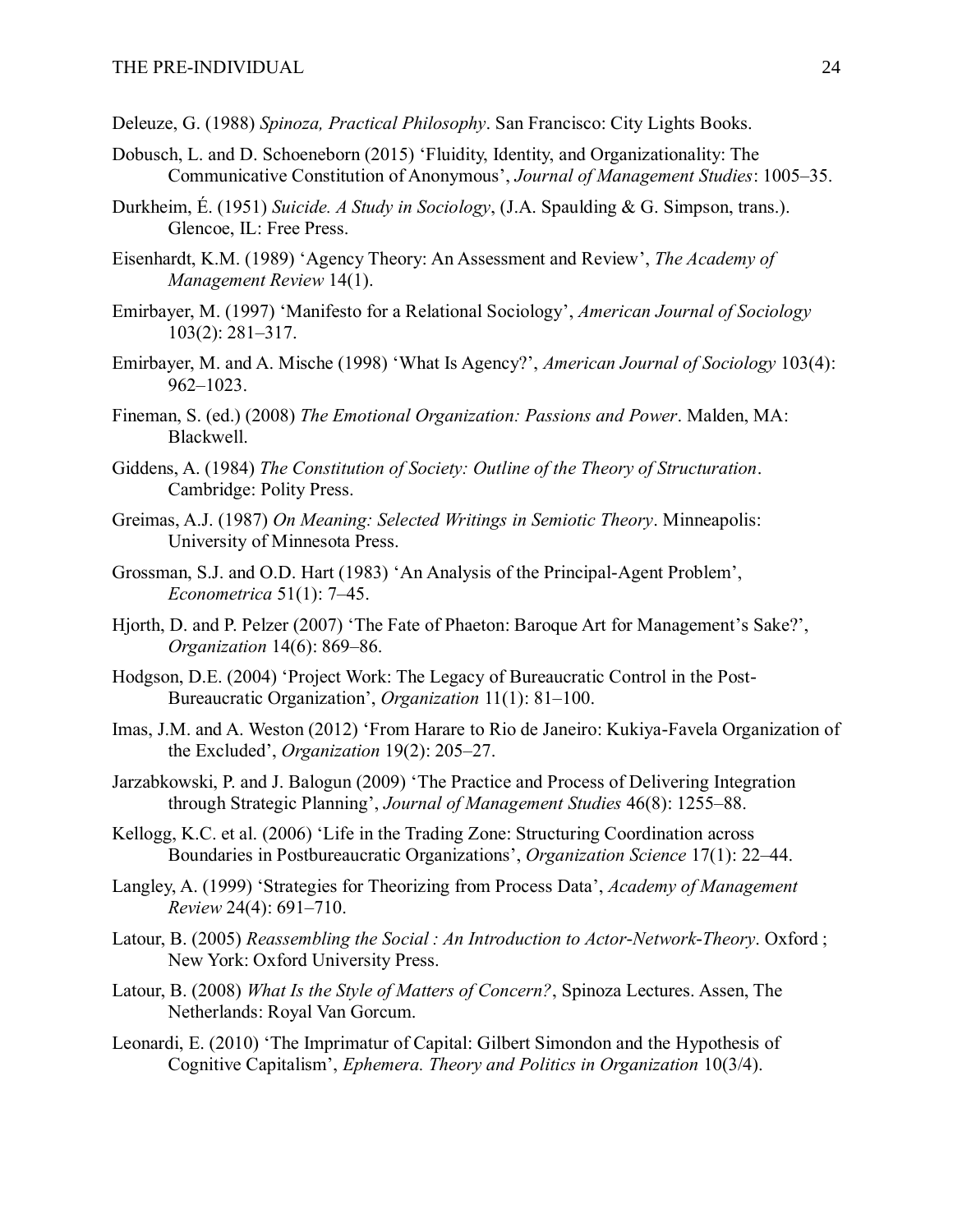- Letiche, H. and J.-L. Moriceau (2017) 'Simondon: Investigating the Pre-Organizational', *Culture and Organization* 23(1): 1–13.
- Massumi, B. (1995) 'The Autonomy of Affect', *Cultural Critique* 31(The Politics of Systems and Environments): 83–109.
- Massumi, B. (2002) *Parables for the Virtual : Movement, Affect, Sensation*. Durham, NC: Duke University Press.
- McAllum, K. (2014) 'Meanings of Organizational Volunteering Diverse Volunteer Pathways', *Management Communication Quarterly* 28(1): 84–110.
- McPhee, R.D. and J. Iverson (2009) 'Agents of Constitution in Communidad: Constitutive Processes of Communication in Organization', pp. 49–87 in Putnam, L.L. and Nicotera, A.M. (eds), *Building Theories of Organization: The Constitutive Role of Communication*. New York, NY: Routledge.
- McPhee, R.D. and P. Zaug (2000) 'The Communicative Constitution of Organizations: A Framework for Explanation', *Electronic Journal of Communication* 10(1–2).
- Pagnattaro, M.A. (2003) 'What Do You Do When You Are Not at Work: Limiting the Use of Off-Duty Conduct as the Basis for Adverse Employment Decisions', *Universityy of Pennsylvania Journal of Labor and Employment Law* 6: 625.
- Phillips, N. and T.B. Lawrence (2012) 'The Turn to Work in Organization and Management Theory: Some Implications for Strategic Organization', *Strategic Organization* 10(3): 223.
- Raastrup Kristensen, A. et al. (2008) 'Symptoms of Organization', *Ephemera. Theory and Politics in Organization* 8(1): 1–6.
- Robichaud, D. (2003) 'Narrative Institutions We Organize by: The Case of a Municipal Administration', pp. 37–54 in Czarniawska, B. and Gagliardi, P. (eds), *Narratives We Organize by: Advances in Organization Studies*. Amsterdam: John Benjamins.
- Scott, C.R. (2013) *Anonymous Agencies, Backstreet Businesses, and Covert Collectives Rethinking Organizations in the 21st Century*. Stanford, CA: Stanford Business Books.
- Scott, C.R. et al. (1998) 'Development of a Structurational Model of Identification in the Organization', *Communication Theory* 8(3): 298–336.
- Simondon, G. (1989) *L'individuation Psychique et Collective*. Paris: Aubier.
- Simondon, G. (2005) *L'individuation À La Lumière Des Notions de Forme et D'information*. Grenoble: Jérôme Millon.
- Sørensen, B.M. (2006) 'Identity Sniping: Innovation, Imagination and the Body', *Creativity and Innovation Management* 15(2): 135–42.
- Spinoza, B. de (1981) *Ethics*. Salzburg: Institut für Anglistik und Amerikanistik, Universität Salzburg.
- Styhre, A. (2010) 'The Concept Of Transduction And Its Use In Organization Studies', *Emergence: Complexity & Organization* 12(3): 115–31.